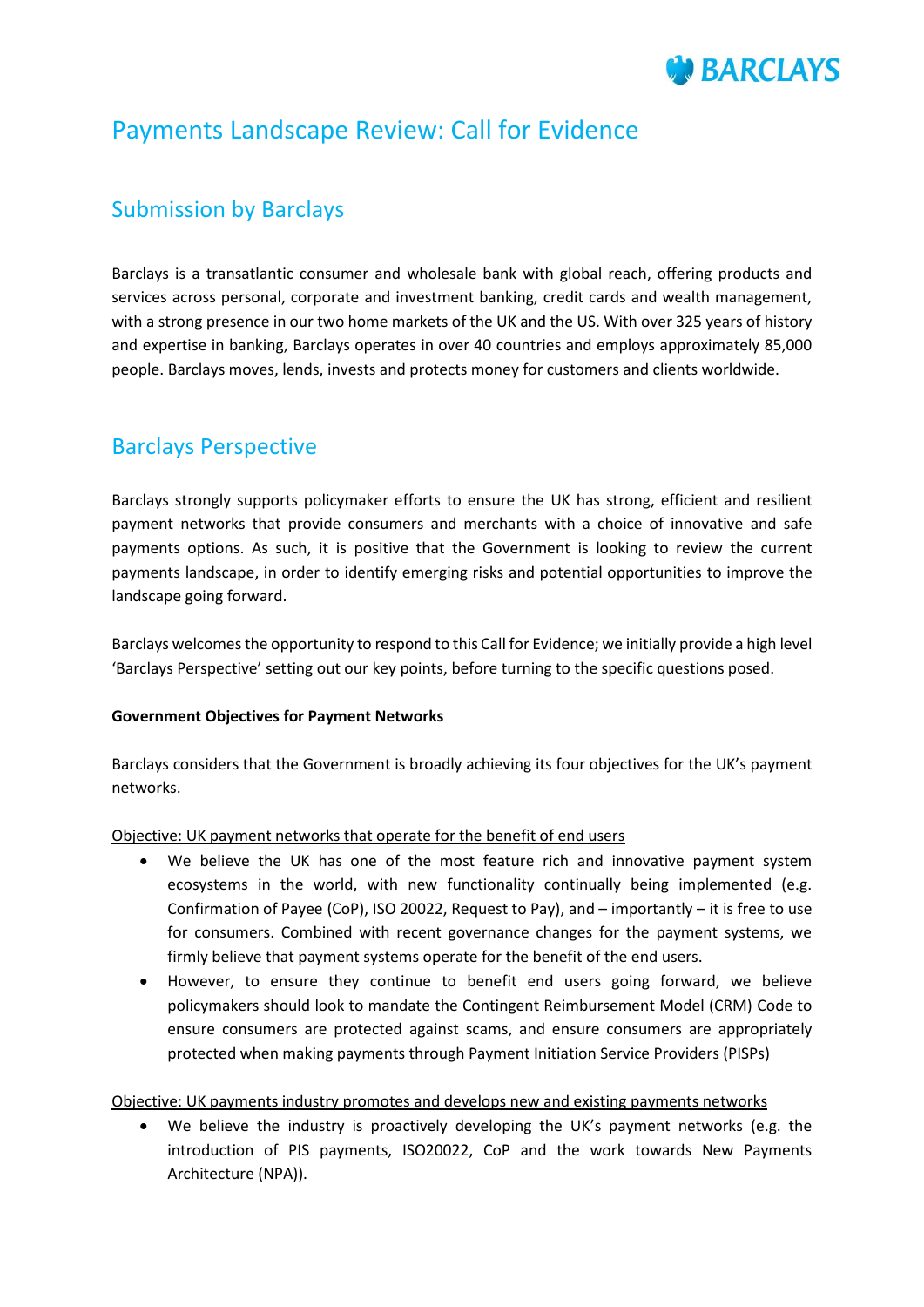While policymakers have key role to play in removing barriers to growth, and enabling innovative solutions to succeed, we believe that it is important that the actual development of specific propositions be left to the market (to respond to consumer demand). While it is positive that policymakers continually look to improve the system, many recent changes (including for example Open Banking) are still to 'bed-in' and fully establish themselves. It is therefore important that industry is provided with sufficient time to innovate and adapt to the emerging market opportunities following these changes, before policymakers seek to make any significant further changes.

## Objective: UK payments networks that facilitate competition by permitting open access to participants on reasonable commercial terms

- We note that the number of direct participants in the Faster Payment Scheme (FPS) has increased. We believe that direct access should be an option available to all firms who meet the minimum standards required to ensure the stability of the system, though we recognise that this may mean direct access is not feasible for many firms.
- However, we believe that indirect access is likely sufficient for the majority of firms looking to access schemes, with banks offering access at competitive, reasonable rates. We believe the legal obligations placed on indirect access providers to monitor the activity of third parties to prevent any financial crime risk may explain why there are currently few providers. We believe there should be greater focus on making it easier for banks to support firms to access schemes with limited liability, and to enable a cost efficient service to PSPs.

## Objective: UK payment systems that are stable, reliable and efficient

 We believe the UK payments systems have predominantly proved to be resilient. Looking forward, we note the trend for the "unbundling" of payments networks could – whilst helping drive innovation - also potentially lead to complexity and fragmentation (which may in turn drive undesirable outcomes, including but not limited to resiliency concerns). We therefore urge Government to consider a 'systems wide' evaluation of existing and future risks in this regard, and to work with industry to agree how to retain the benefits of such innovation whilst mitigating potential detriment.

## **Faster Payments - Protections for When things 'Go Wrong'**

Barclays notes that for certain instances of a Faster Payment 'going wrong', the FPS has processes and rules in place to resolve the problem, supported by legislation. For example, the issue of misdirected payments is already covered by the Payment Services Regulations. However, where the FPS does lack rules to resolve problems are with respect to Authorised Push Payment (APP) scams, and purchase disputes / merchant insolvencies.

Regarding protections from APP scams, Barclays believes that additional protections are required for FPS payments to guarantee that the CRM Code covers all customers, not just those of the voluntary Code signatories. Considering that previous industry attempts to amend FPS scheme rules to support aspects of the CRM were rejected by Pay.UK (and we understand that this position has not changed), we believe any move to make the CRM mandatory must be predicated upon a regulatory or legislative underpinning, which could then be implemented through changes to the scheme rules.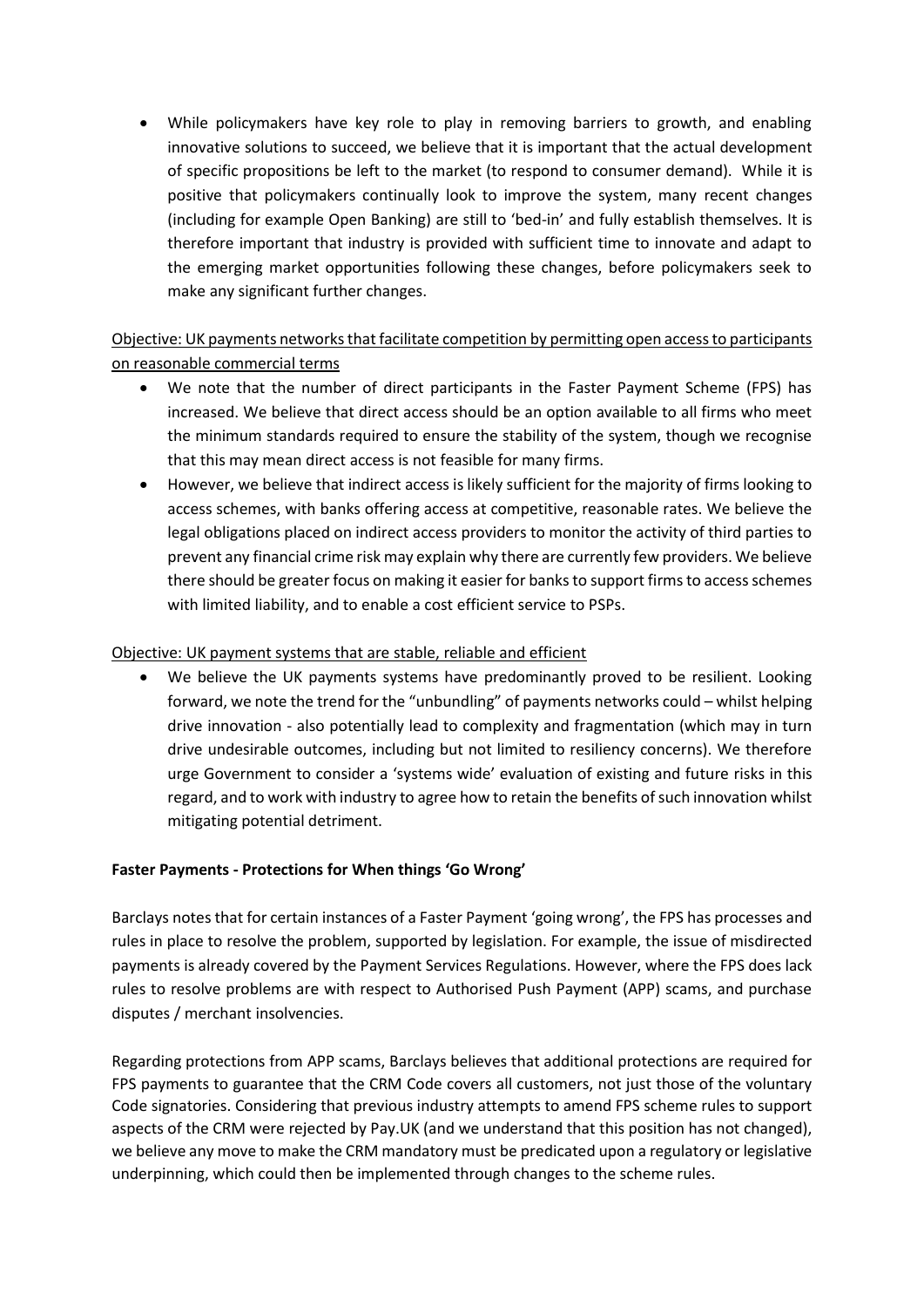Furthermore, we believe that those in the broader scams ecosystem, i.e. firms outside the financial services sector that enable scams to take place due to vulnerabilities on their platforms, should have greater responsibility to prevent scams taking place on their systems, and ultimately should be accountable for reimbursing victims who incur losses due to scams that they enable.

#### **Consumer Protections and Payment Initiation Services**

Barclays believes the introduction of PIS payments is a positive development in the UK payment market that will drive competition and innovation, and provide significant benefits to consumers and merchants.

However, one area that we believe presents a risk to consumers, and therefore presents a challenge to the uptake of PIS services, is the current lack of wide-spread consumer protections to protect users. There is a risk that consumers may use PIS payments for the benefits they offer, but may be unaware that they do not benefit from the same protections offered by other payment methods, and could ultimately lose out financially if something 'goes wrong'.

Barclays believes it is imperative that consumers fully understand the protections they will benefit from with different payment options. We therefore believe Government and industry should undertake a comprehensive education campaign to raise consumer awareness of the different protections that exist across the payments landscape, including highlighting any protection gaps, to enable consumers to make an informed decision as to which payment methods are appropriate for them. An educated consumer base making informed choices will likely drive the competitive PIS market to develop its own consumer protection framework, as was the case with debit card charge back framework.

Furthermore, we believe it is crucial that government is clear, and consumers understand, that banks are not responsible for reimbursing consumers making PIS payments, should they lose out financially due to merchant insolvency or commercial dispute.

Going forward, policymakers should continue to monitor the PIS consumer protection landscape, and should it become clear that the market has not developed to appropriately protect consumers, and consumers are at risk, policymakers should consider whether a more formal consumer protection framework is required for PISPs.

#### **New Payment Service Providers and Changes to Payment Chains**

Barclays recognises the trends identified in the Call for Evidence document – specifically new service providers entering the market and the unbundling of payment chains.

Barclays notes in particular that not only are a greater number of different firms increasingly involved in payments chains, but that their 'type' is also rapidly changing – with fintechs (and increasingly BigTechs) becoming part of the networks.

Whilst this is welcome in many respects, and has helped drive innovation and competition, such firms may often operate under different and narrower regulatory frameworks than traditional firms providing payment services. This has the potential to create a variety of new risks (particularly as their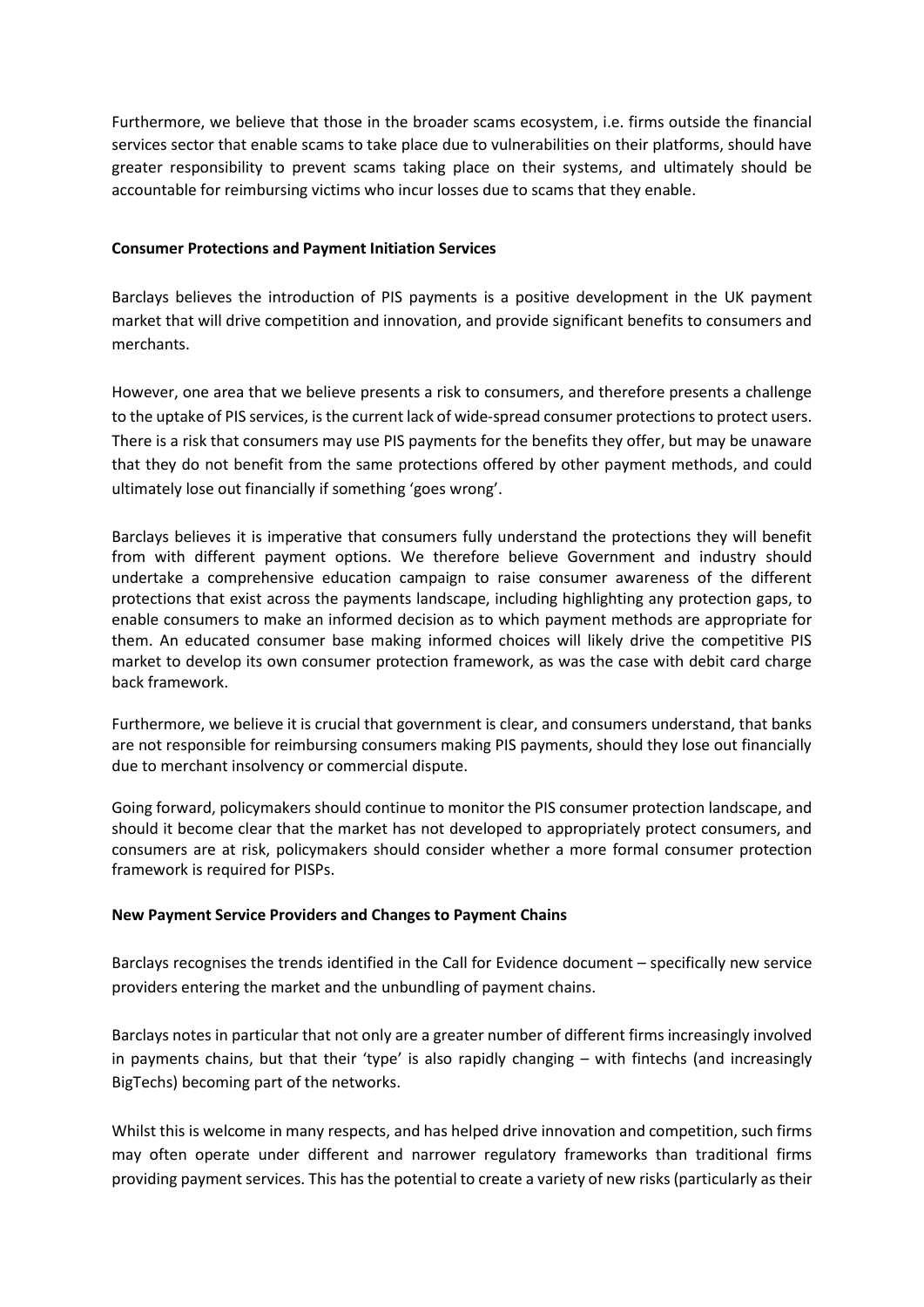role in the payments networks increases), which may ultimately result in customer detriment (along with broader systemic risks). Barclays therefore strongly believes that market participants offering effectively the same service or product should be regulated by rules that are activity-based and conceived according to the risks that the specific activities produce – in particular for end-users. In other words, policymakers should look to regulate according to the principle of 'same activity, same risks, same regulation'. Given the rapid changes taking place within payments networks, we urge Government to consider how such an approach could be rapidly developed and deployed.

Furthermore, Barclays notes that as payments chains become increasingly fragmented (and in places opaque), there is a danger that smaller or hidden players, currently outside of the regulatory perimeter, become key and necessary linkages. Should these linkages fail, there is potential for significant disruption. It is therefore vital the regulatory perimeter provides regulators with appropriate oversight across all of the payments ecosystem (including an understanding of where such dependencies exist) and includes protections and provisions to avoid any vulnerabilities. Building on the previous paragraph's recommendation, we therefore believe that policymakers should consider how the current regulatory perimeter could be updated to reflect changes in the payment landscape, and bring into scope any parties currently outside the perimeter.

#### **Cross-Border Payments**

Barclays supports initiatives that seek to drive standardisation in payments within and across regions, remove friction, and facilitate international payments for consumers and businesses. While there may still be room for improvement, SWIFT gpi statistics indicate that the majority of payments are being processed very quickly, and this will only improve over time as more banks participate in SWIFTgpi. While we do not believe participation in SWIFT gpi should be mandated, we believe greater participation in the initiative would help reduce costs and increase speed of cross border payments. We would also note that there are new market entrants which focus specifically on international payments or on facilitating cheaper and quicker international payments; competition and innovation in the sector will also likely drive down prices and speed up transfer times. Given there are a number of industry initiatives seeking to improve cross-border payments, we believe policymakers should wait to see how the landscape evolves before considering further changes.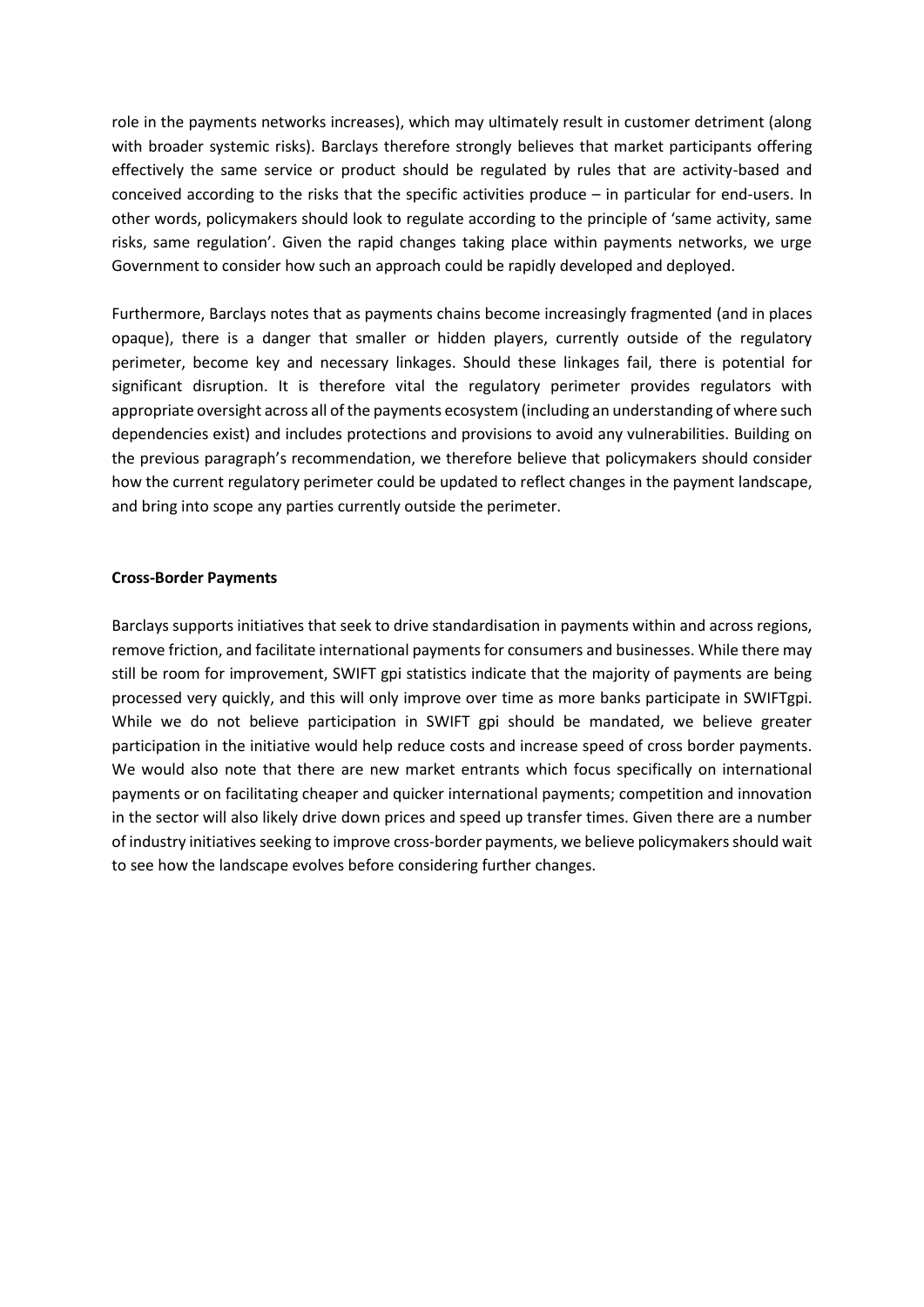# Call for Evidence Questions

## The Government's Aims

#### **UK payments networks that operate for the benefit of end users**

*1. To what extent do you consider that the government's objective that UK payments networks operate for the benefit of end users has been met?* 

Overall, Barclays considers that the payment networks in the UK are working well, and do operate for the benefit of end users.

The UK has been at the forefront of global payment systems since the introduction of the Faster Payment Scheme, which has delivered significant benefits to UK consumers and businesses. It has enabled 24/7 real-time payments, providing consumers and businesses with increased efficiency and convenience in making payments and has provided increased choice in terms payment method.

The UK has one of the most feature rich and innovative payment system ecosystems in the world use of the payment systems remains free for consumers. The Payment Strategy Forum's blueprint for the future of payments in the UK did not identify anything particularly deficient and many of its recommendations are either being implemented (confirmation of payee; request to pay) or will be implemented (ISO20022) soon.

The consultation document acknowledges a lot has changed in recent years in how the sterling interbank payment systems are governed.

- In 2015 Barclays and other banks owned and were represented on the Boards of the interbank non-card payments system operators, and the infrastructure provider for those systems. Now that is no longer the case. Three of the existing payment system operators, for Bacs, Faster Payments and Cheques, have merged into Pay.UK, which is entirely independent from the banks, and has an explicit end-user objective in its company purpose. It has also set up an enduser advisory council to support its board. The end-user council is required to report annually and publicly on their work, and may make other public statements as they see fit. This helps to ensure that the system is operated for the benefit of end-users.
- The Bank of England has also taken over the operation of the CHAPS payment system, and LINK has reformed its governance arrangements**.**

These governance changes and the existence of direct regulatory oversight all help to ensure that the UK payment networks operate for the benefit of end users.

*2. What do you think industry, regulators and government should do in order to further ensure that UK payments networks operate for the benefit of end users?* 

Overall, Barclays believes that the UK's payments networks are working well.

However, one area where we believe further government action would be beneficial is the issue of consumer protections and the disparity that exists across the payments landscape.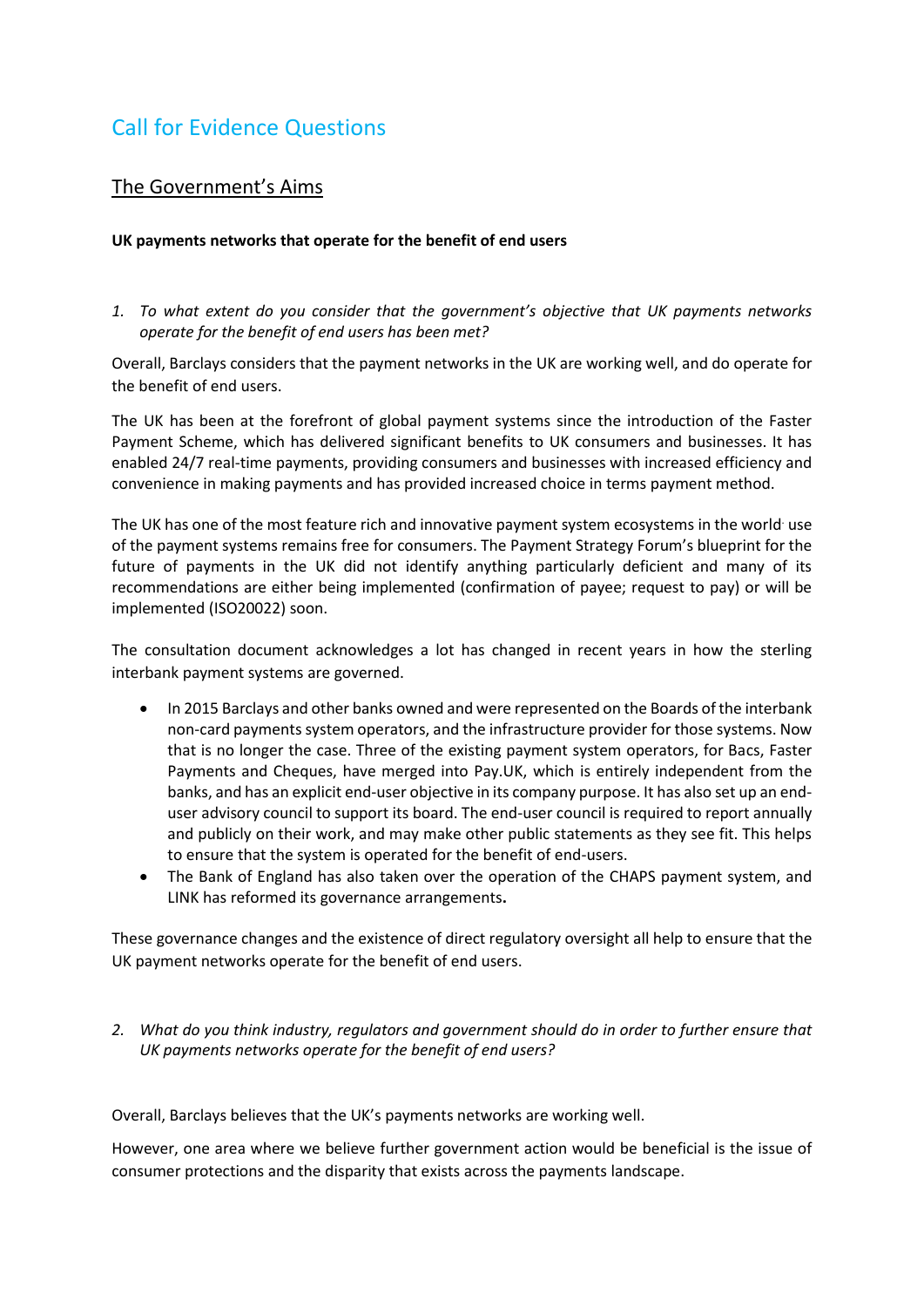- As per as response to Question 10, we believe government should take action to mandate the Contingent Reimbursement Model (CRM) code for all users of the Faster Payment Scheme (FPS), and consider how players who facilitate scams in other sectors beyond financial services e.g. BigTechs and Telcos, could be made responsible for preventing scams on their systems, and reimbursing any victims.
- Further, as set out in more detail in our response to Question 12, we believe policymakers should consider the consumer protection landscape for Payment Initiation Service (PIS) payments and take necessary action to ensure consumers are aware of the protections they are receiving, or indeed, not receiving.

While the UK has one of the most innovative payment system ecosystems in the world, other countries are continually investing in more advanced payment systems. For example, Sweden, the Netherlands and India, have all innovated in different ways, to make it easy for consumers to pay by bank transfer at point of sale, for example by mobile number, or QR code. It is important therefore that Government and regulators continue to assess UK payment systems to consider how they can be improved, including by looking to learn from the experience of other jurisdictions.

## **A UK payments industry that promotes and develops new and existing payments networks**

*3. To what extent do you consider the government's objective for a UK payments industry that promotes and develops new and existing payments networks has been met?* 

Barclays notes that the development of entirely new payment networks is relatively rare, given the expense and the need for ubiquity; cheque imaging and FPS being the two most recently introduced new payment networks.

However, we believe the industry is succeeding in promoting and developing the existing payment networks in the UK, with the payments landscape experiencing significant change in recent years. For example:

- PIS payments the introduction of innovative payment initiation services as an overlay service using existing infrastructure.
- ISO 200022 we are also entering a significant period of change in the UK and globally with the shift to the use of ISO 200022 payment messaging, including for the UK's CHAPS payment system. The use of a common payments language across the world could help improve payment efficiencies, provide more information in a structured form alongside a payment (such as purpose of the payment or information to aid reconciliation). Confirmation of Payee - UK payment networks are also beginning to see the introduction of Confirmation of Payee which we expect to be a significant tool to reduce misdirected payments and help fight against fraud.
- New Payment Architecture (NPA), Pay.UK is also developing the New Payments Architecture to upgrade to the existing sterling retail interbank payment systems.
- *4. What do you think industry, regulators and government should do in order to further promote and develop new and existing payments networks?*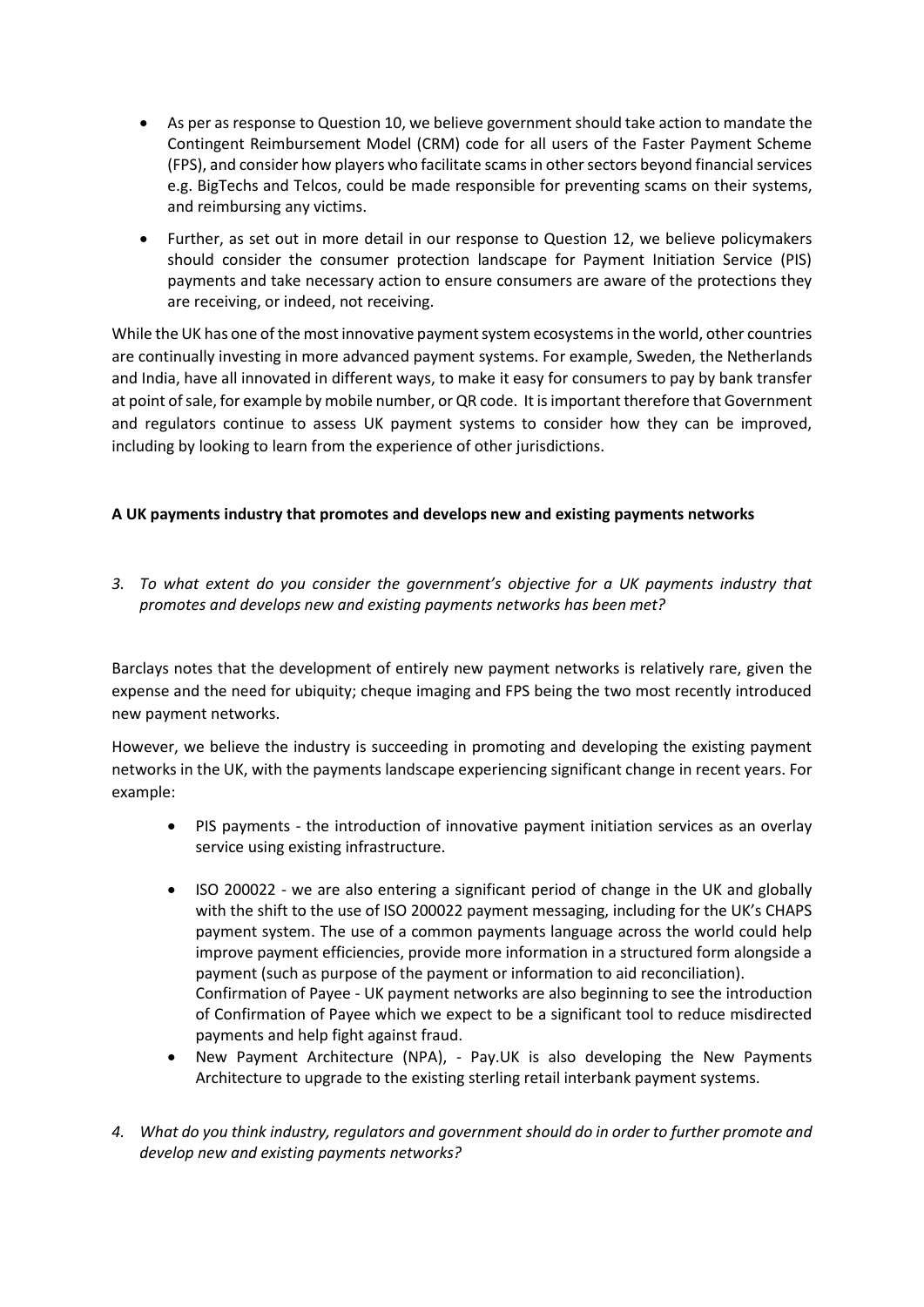Policymakers have an important role to play in removing barriers to growth, facilitating innovation and enabling innovative payments methods to succeed. Development of innovative payment methods should then be demand driven by industry, with the market offering a range of payment solutions, and merchants and users determining which they wish to use based on their specific needs and preferences. While it is positive that regulators and government look to enable innovation, it is important that they remain agnostic on the merits of particular propositions or payment methods and do not seek to advantage one over an another.

Barclays notes the increased appetite in the EU to launch a new pan-EU instant payment based framework, as well as the recent launch of the 'European Payments Initiative', an initiative backed by 16 European banks intended to facilitate such a framework. While Barclays is not currently part of this initiative, we would recommend Government closely monitor developments and seek to assess the impact on market dynamics. While we recognise the potential benefits an instant payments system could offer merchants accepting payments, we do not believe policymakers should favour a wholesale move to such a system in preference to existing networks. Both can exist in parallel.

As set out in our response to Question 3, there are significant developments of the payment networks currently underway. While it is right that policymakers continually look to improve the system, many of the more recent changes are still to 'bed-in' and establish themselves. It is important therefore that industry is provided with sufficient time to innovate and adapt to the emerging market opportunities following these changes, before policymakers seek to make any significant further changes.

Regarding the NPA, Barclays ideally would wish for a system that: provides flexibility and choice for customers; is easy for Payment Services Providers to access; is designed in a scalable, modular and future-proofed manner; is supportive of FinTech innovations; and provides maximum opportunity for competition and differentiation between PSPs. However, we believe further work is required to reevaluate the proposed NPA. The project itself has recognised this and has proposed a more phased approach to the regulator.

One of the critical challenges of the NPA project is the migration of Government and business payments and collections from the Bacs payment system to the NPA. The Bacs payment system is responsible for over 70% of the volume and value of payments of the planned NPA. We would encourage policymakers to work with Pay.UK, the regulators, PSPs and end-users to ensure that decisions on the future of the NPA project are the right ones. Barclays would prefer the NPA to adopt a phased approach to the transition that allows PSPs and end users to benefit from a modernised retail payment system for real time payments sooner and in a cost effective manner. Specific challenges around the Bacs payment system and migration from it can then be addressed in appropriately considered manner.

## **UK payments networks that facilitate competition by permitting open access to participants or potential participants on reasonable commercial terms**

*5. To what extent do you consider the government's objective to facilitate competition by permitting open access to participants or potential participants on reasonable commercial terms has been met?*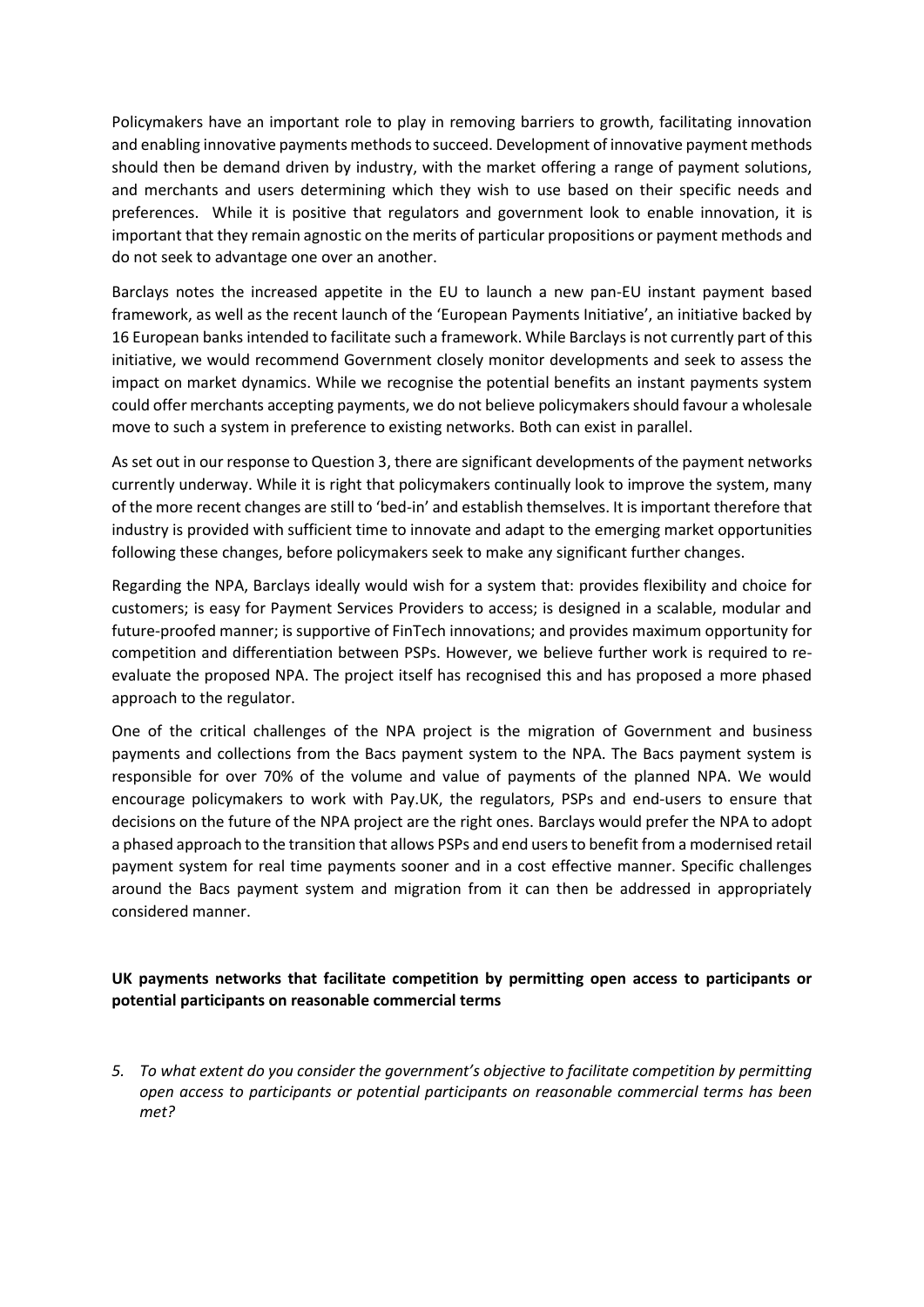Barclays believes that the government is achieving its objective to facilitate competition by permitting open access to participants on reasonable commercial terms.

In the context of direct access, there has been a significant increase in the number of direct participants, especially in the FPS. Action by the FPS and the Bank of England has facilitated this, for example allowing the use of safeguarding funds for settlement. Initiatives like this has made it easier and cheaper to access payment systems directly. As the PSR's fourth report into access found, in 2018 there was a record number of new direct participants in the FPS, and this included non-bank participants. It also included institutions connecting via the new directly connected non-settling participant model. This allows PSPs to connect directly to FPS even if they do not have a settlement account with the Bank of England. Barclays are proud to support this access method. Barclays are the only institution that supports all access methods to FPS and other sterling interbank payment systems.

Barclays considers it important that the UK has competitive and resilient payment systems. We therefore believe that direct participation in payment systems should be an option for all firms that meet the requisite minimum standards designed to ensure stability of the broader system. We would note however, that the minimum standards required result in infrastructure costs and compliance obligations which, while essential to protect the system, may mean direct access is not feasible for many payment and e-money institutions.

Regarding indirect access to payment networks, currently there are only a small number of banks (indirect service providers) that provide third parties with agency access to FPS, Barclays being one. This relatively low service provision may be as a result of the legal obligation to monitor the payment activity of the third party to prevent any financial crime risk, which the indirect access provider remains responsible for. Those obligations can be particularly onerous with regard to smaller payment institutions and e-money institutions where the cost and resource required by an indirect access provider to effectively monitor the payment institution or e-money institution is often disproportionate to the commercial return for the indirect access provider. It is also the case that smaller payment institutions and e-money institutions may not have the resources to invest in a financial crime compliance program which is sufficiently robust to provide the indirect access provider with confidence that it is managing its financial crime risk appropriately.

It is also the case that payment institutions and e-money institutions are developing new business and operating models to support the innovative services they offer to their customers. These new business and operating models are often complex and may involve multiple payment institutions and e-money institutions in multiple jurisdictions. This increases the resources and expertise needed by indirect access providers to monitor their clients, and presents new and varied financial crime risks, especially where those services are offered through existing payments infrastructure or arrangements.

That said, the sector is continually evolving, with more providers entering the market in recent years. Initiatives like the voluntary agency bank code of conduct and the PSR's regulatory direction have increased transparency about the services offered, the details of how to apply for indirect access and improved service levels. Pleasingly the PSR's most recent report states that 95% of those with indirect access are satisfied or very satisfied with the quality of their indirect services. Nonetheless we would welcome more PSPs offering indirect access in this market to increase competition.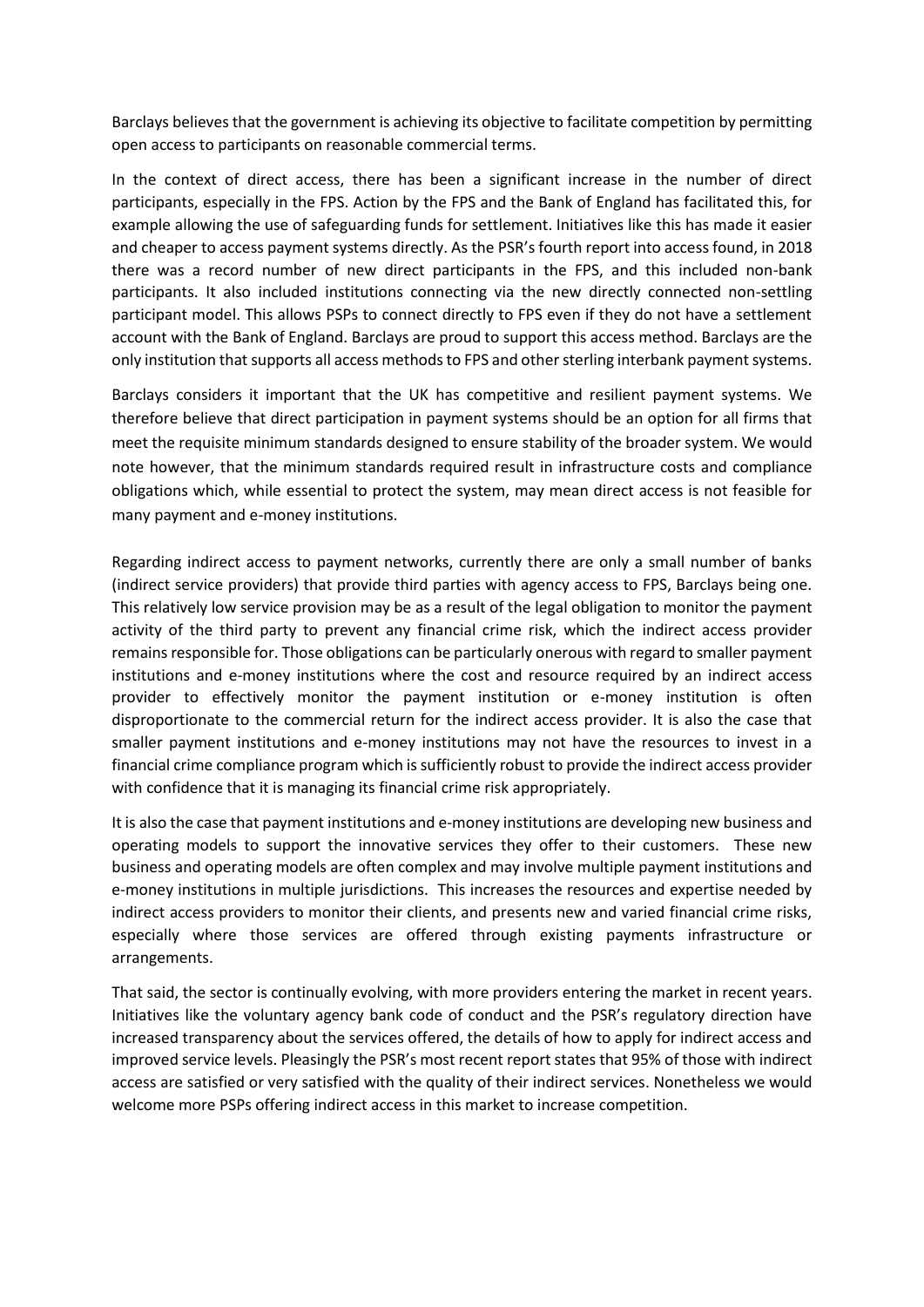*6. Are there further barriers preventing open access to participants or potential participants on reasonable commercial terms?* 

As set out in Question 5, Barclays believes that direct participation in payment systems should be an option for all firms that meet the requisite minimum standards, designed to ensure stability of the broader system. We would note however that the minimum standards required e.g. infrastructure costs and compliance obligations, while essential to protect the system, may mean direct access is not feasible for many payment and e-money institutions. While these minimum standards present challenges for participants seeking to gain access to systems, they are vital to protect financial stability and the integrity of the payments network as a whole.

It is possible that some of these challenges to direct participation could be mitigated or reduced. For example, the use of technical aggregators can reduce the infrastructure costs which have to be incurred to be able to access a payment scheme directly. In addition, as RT2 and the NPA work develops to renew the existing payment systems, we would expect the capacity of the schemes to absorb new participants to increase significantly.

Regarding indirect access, as set out in Q5, the significant oversight required to monitor the payments activity of the third party to prevent any financial crime risk, may discourage greater indirect access service provision.

Furthermore, we would note that indirect access is covered by Regulations 104 – 105 of the Payment Services Regulations. The FCA guidance is clear that firms don't need to offer indirect access services, but if they do they have to comply with that regulation. While this regulation is intended to promote indirect access, it could have the inadvertent consequence of reducing uptake in indirect service provision for the reasons set out in our response to question 5 above. Direct participants which do not currently offer indirect access may be wary of doing so given the regulatory oversight in this area.

## *7. What do you think industry, regulators and government should do in order to remove these barriers?*

While direct access should be available to all parties that can meet the minimum requirements, Barclays considers that indirect access is likely sufficient to enable the vast majority of payment and e-money institutions to innovate and provide services, and increase choice for customers. Indirect access provides PSPs with the functionality to innovate and introduce new propositions to market, but avoids the challenges that direct access involves. Banks offer indirect access to PSPs at reasonable conditions in a competitive marketplace. There should be greater focus on making it easier for banks to support PSPs to access schemes with limited liability, and to enable a cost efficient service to PSPs. This would ideally serve to increase the number of service providers offering indirect access to PSPs, driving competition across the market. As noted, currently a considerable burden is placed on indirect access providers which may be a reason for the low number of service providers offering indirect access.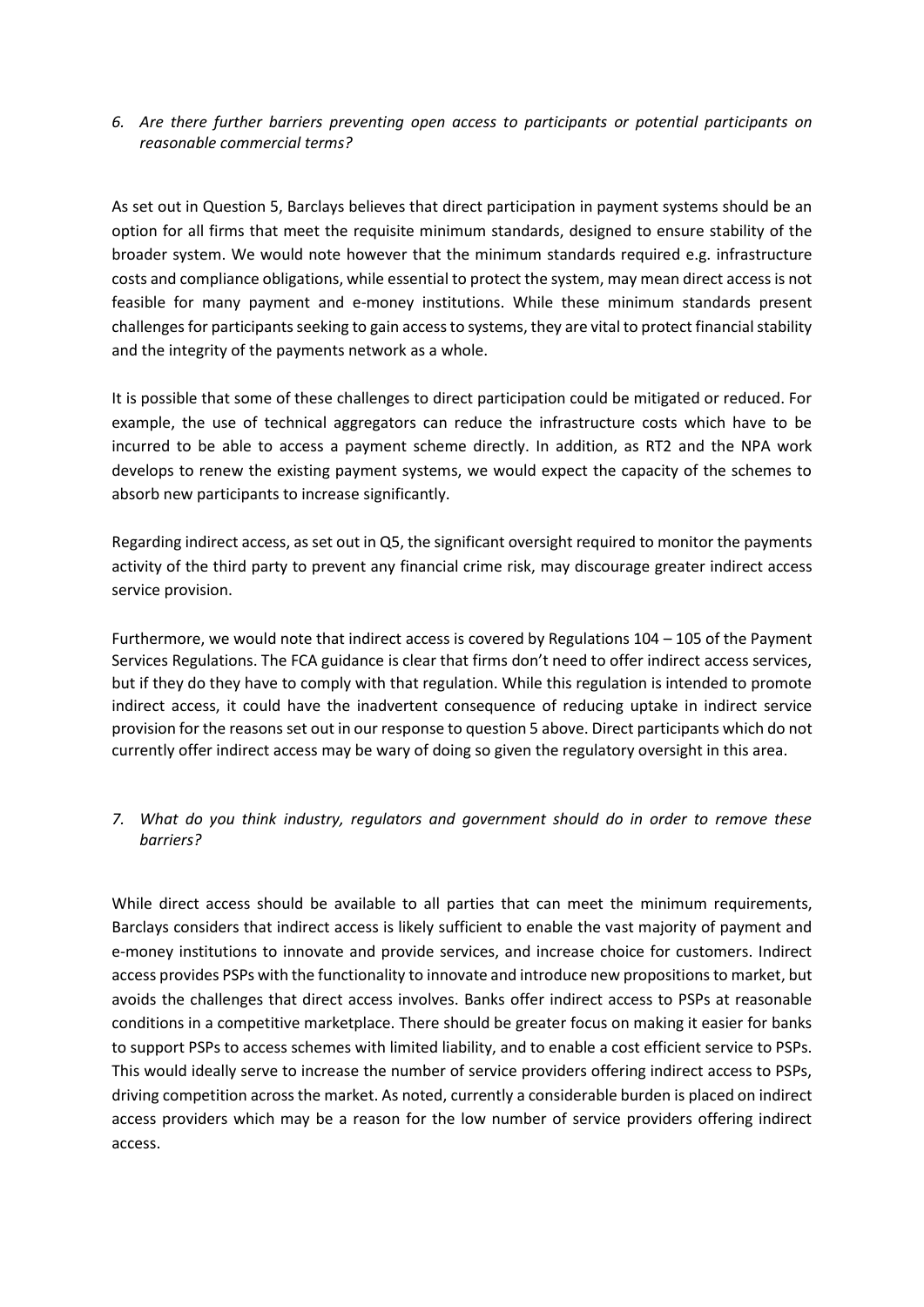#### **UK payment systems that are stable, reliable and efficient**

*8. To what extent do you consider the government's objective for UK payment systems that are stable, reliable and efficient has been met?* 

While there have been occasional payment system outages over recent years, Barclays considers that payment systems in the UK have predominantly proved to be resilient. However, innovation, regulatory intervention and competition are driving new and different ways of delivering payments – both in terms of the direct interfaces for customers and the supporting schemes, and in the componentry that helps deliver this. Such changes are welcome, and are helping the UK retain its position as a world leader in payments. However, they are also leading to payments chains becoming more 'fragmented' (i.e. a greater number of players are involved) and opaque. Whilst this is not necessarily an issue when all is well, it does introduce the potential for greater resiliency concerns, which require careful focus from both industry and regulators.

The recent experience with Wirecard demonstrates the potential impact that a failure of one linkage (including suppliers) in the chain can have. More broadly, it also highlights that the regulatory perimeter needs to reflect all those entities that could have an impact on the ultimate customer or business outcome – not just those at the 'front end'. Furthermore, as the potential for technology players to play an increasing role in delivering such services increases, we believe it also right that Government and regulators consider the potential concentration risk that such developments could have.

The payments industry is dynamic, with participants continually undertaking significant change to improve services for users, respond to opportunities and adapt to consumer behaviour changes. Due to the complexity of the payments ecosystem, and the platforms that support payments, there are risks that unforeseen issues can occur that could impact the broader system. Previous service outages of payment systems and financial institutions have demonstrated the critical impact they can have on the economy.

We would note the positive influence of the Bank of England in its role formally supervising certain payment systems from a financial stability perspective under its financial market infrastructure supervision framework.

*9. What do you think industry, regulators and government should do in order to further ensure UK payment systems that are stable, reliable and efficient?* 

As we set out in our response to Question 8, we believe that one area that could benefit from further regulatory and Government attention is the extent to which innovation and fragmentation in payments chains (or "unbundling") can potentially introduce vulnerabilities into the payment systems. It could be beneficial for consideration to be given as to the exact nature of such risks, and how these can be mitigated.

Looking forward, Barclays notes the potential introduction of new types of payment including cryptoassets such as stablecoins, and central bank digital currencies. Should these concepts gain traction as viable payment networks or payment methods, it is important that they are appropriately understood, and that authorities have the regulatory flexibility and remit to ensure continued stability and resilience of the payment systems in the UK. Furthermore, we believe that it would be beneficial for Government and regulators to consider the extent to which the approach to regulation in the payments system is sufficiently focused on outcomes, as opposed to legacy market structures.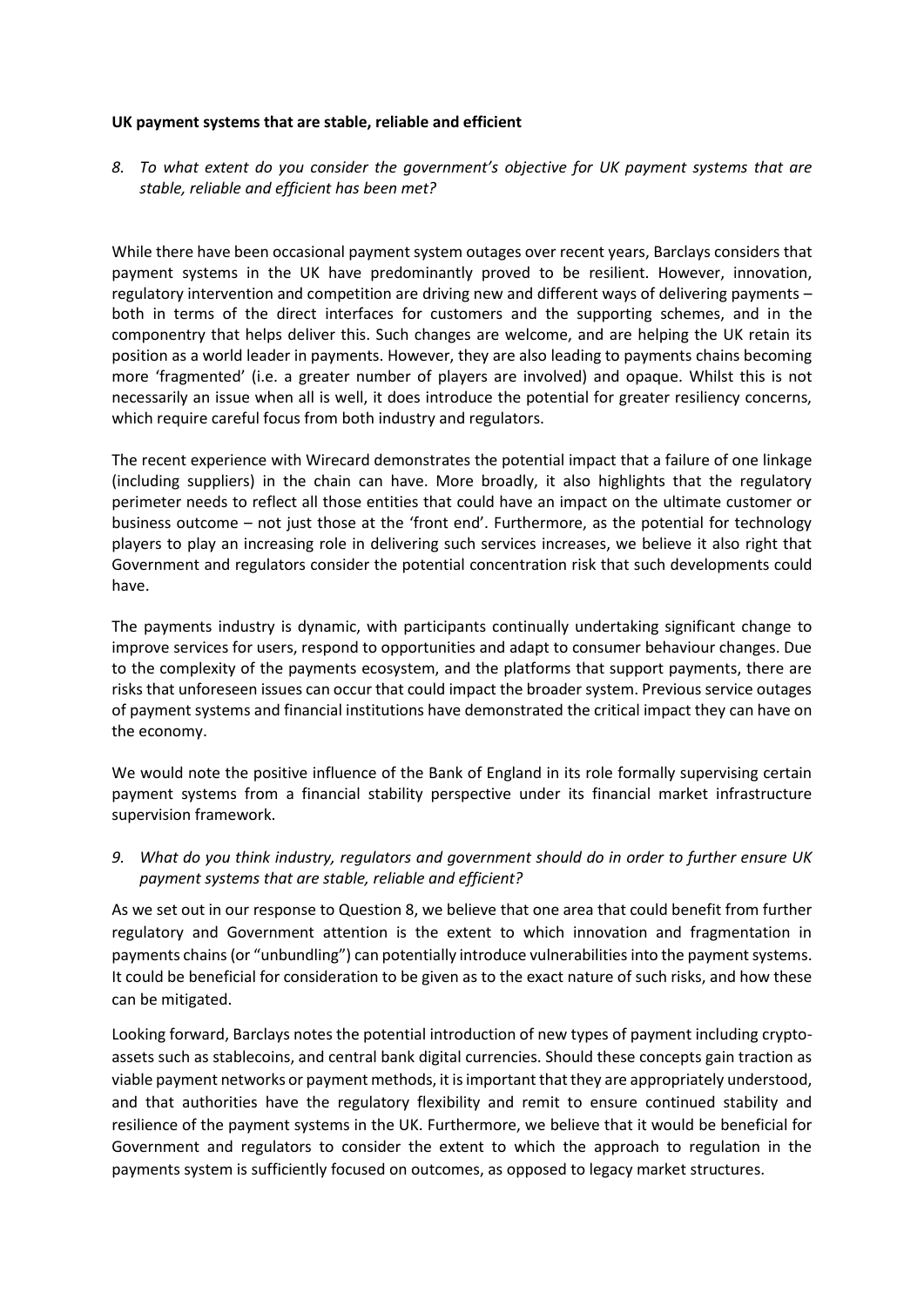A key element of ensuring stability and resilience of the payment systems and financial institutions is ensuring lessons from previous service outages are appropriately taken on board, and best practices are appropriately shared across the industry. Barclays supports the regulators' ongoing crisis management exercises simulating service outages to test and improve the response of the network.

## Opportunities and Risks

#### **New Payments Architecture and Faster Payments**

*10. What is the impact of not having comprehensive scheme rules to deal with how participants should collectively act to resolve disputes and assign liability when a Faster Payment goes wrong?* 

Barclays notes that for certain instances of a Faster Payment 'going wrong', the Faster Payment Scheme has processes and rules in place to resolve the problem, supported by legislation. For example, the issue of misdirected payments is covered by the Payment Services Regulations, and will likely improve with the implementation of Confirmation of Payee (CoP) - indeed early indications from CoP are that, since its introduction, 'fat finger' misdirected payments have reduced. Barclays would suggest that there are adequate processes in place to protect against misdirected payments.

However, there are other instances of Faster Payments 'going wrong' where the FPS scheme does lack appropriate rules to resolve the problem; specifically, Authorised Push Payment (APP) scams, and purchase disputes / merchant insolvencies (although we note that in these cases the Faster Payment has not strictly speaking gone wrong – the consumer has either been a victim of fraud, or a commercial dispute has occurred). These instances are explored further below.

#### Authorised Push Payment (APP) Scams

Barclays believes that additional protections are required for FPS payments to guarantee the protections against scams that are currently offered voluntarily by some firms through the CRM Code. However, we believe that such protections cannot be delivered through scheme rules directly, and that they can only be achieved through the introduction of a statutory or regulatory underpinning (which may in turn be implemented through scheme rules).

We therefore strongly believe that Government and/or regulators should act to make the CRM Code mandatory. This would have the effect of providing guaranteed protections for consumers and businesses in the event that they fall victim to an APP scam (as long as they took reasonable selfprotection steps).

The current situation, whereby such protections are offered voluntarily by only a number of payments providers, lacks universal coverage (meaning many consumers miss out on the protections offered) and is liable to being withdrawn. Incorporating such requirements via a regulatory or legislative underpinning, then potentially implementing within scheme rules, would resolve this situation, providing customers with much needed certainty. We would note that industry proposed the introduction of provisions in the FPS scheme rules to support one aspect of CRM (the so-called 'no blame' cases) last year, but this was rejected by Pay.UK. As such, we are clear that, in order to bring about such a change, Pay.UK will require direction from either Government or regulators; a move Barclays would strongly support.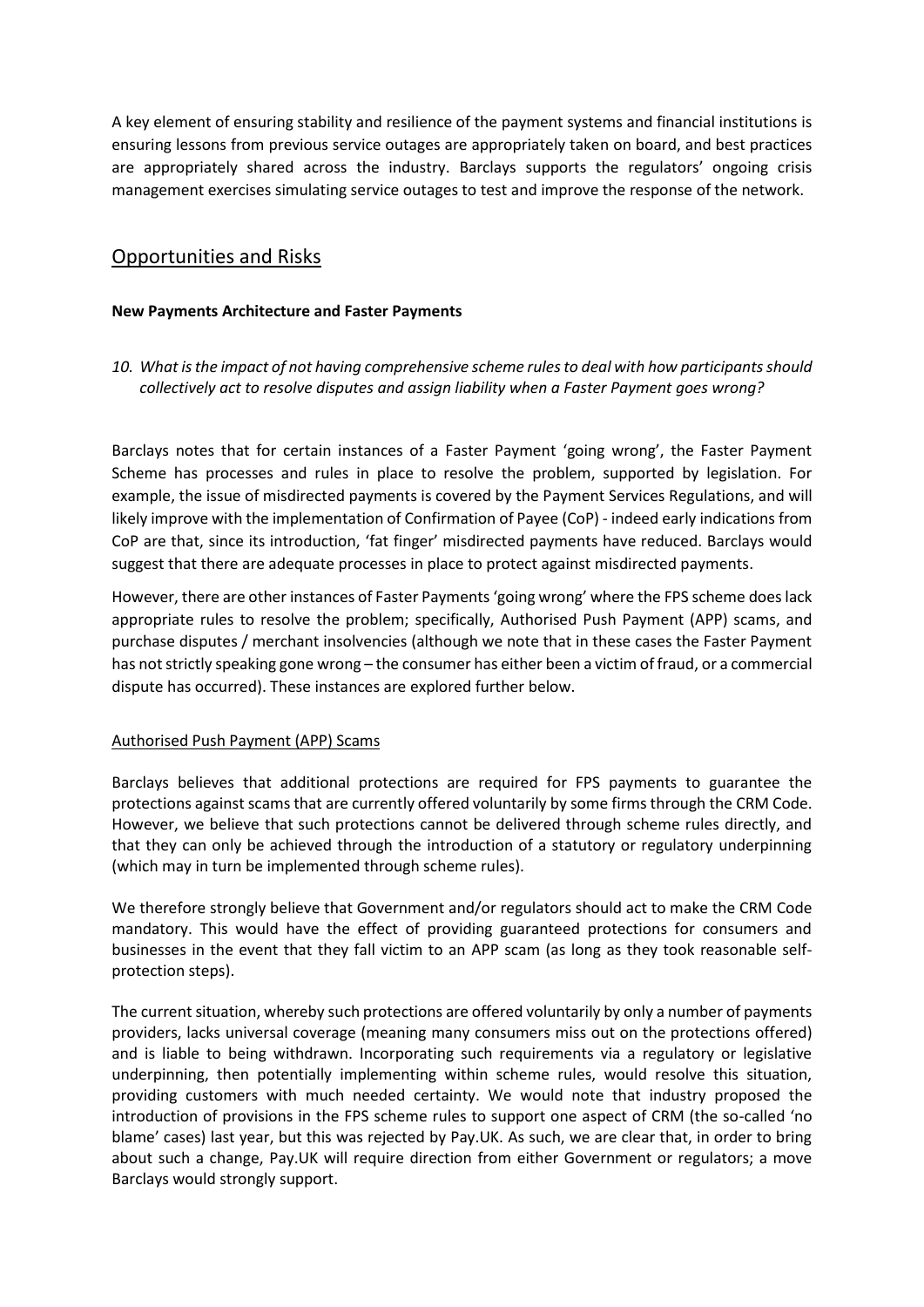Furthermore, it is important that any rule change/legislation cannot just bind the direct participants in FPS. It should also cover agency banks/larger PSPs who provide equivalent services. We believe it is already within the PSR's existing powers to do this, and that it therefore would not require primary legislation, making it a practical recommendation to implement.

#### Wider Scams Ecosystem

More broadly, we note that fraud and scams take place in a complex ecosystem involving many different sectors and types of organisations, as well as customers and economic criminals. These criminals are particularly adept at expanding the ecosystem to suit their crimes, taking advantage of weaknesses in firms of a variety of types, sizes and natures. Whereas in recent decades, scams may have taken place through fake advertisements in newspapers, or through door-to-door approaches, the vast majority of attempts to engage unwitting customers are now via the exploitation of weaknesses on online platforms (whether social media, online sales, dating websites, or a variety of other types of organisations). Whilst there may nearly always be banks as the last element in the 'scam chain', before customers reach this point they will nearly always have been engaging with the economic criminal through at least one, and often a variety, of different platforms.

We therefore believe that, if the goal of Government, Regulators and firms (across all sectors) is truly to reduce the prevalence of scams (not just to ensure customers' financial losses are minimised), then all of those who are part of this ecosystem (and whom are a 'link' in the scam chain) must have clear responsibility for minimising the extent to which economic criminals are able to operate on their platforms. Further, if firms do not act to meet this responsibility, then we believe that policy makers should act to make such firms responsible for any losses that customers incur as a result of their lack of action.

This means that, unlike the situation today, where retail banks are liable for the losses of customers in situations where it has been agreed that there is nothing more that they could have reasonably done (so called 'no blame' cases – despite the blame necessarily lying elsewhere in the ecosystem), such financial liability should be placed on responsible organisations, regardless of which sector they are a part of. This would mean that banks continue to reimburse customers for scams where the bank has been negligent ('bank blame' cases, in CRM parlance), but where another firm in another sector is responsible, they should be liable for reimbursing customers.

Importantly, it should be stressed that this is not about attempting to move cost from one sector to another. A world in which all customers are reimbursed for scam losses would, all other things being equal, be an improvement over today from a customer perspective, however it would still mean that the same volume of scams were occurring, and that therefore the same value of funds continued to flow to economic criminals, funding a variety of social ills (nor would it help prevent customers from the emotional distress that so often accompanies scams). The placing of such liability on the sectors where responsibility sits would, at heart, be about creating the right incentives in the market for firms that house vulnerabilities to act to close them down. The ideal outcome that we should strive for would therefore be one where no sector is paying out to reimburse customers, before all organisations have taken the necessary steps to prevent the scams from occurring.

As a practical first step, we therefore believe that Government should act to require all relevant organisations (i.e. those where there is evidence today that shows that scams are taking place on their platforms, including the tech, social media, dating websites and online sales platforms, and others) to share information with a central entity relating to the extent to which economic crime activity is facilitated through their platforms. Government should then review such data and determine the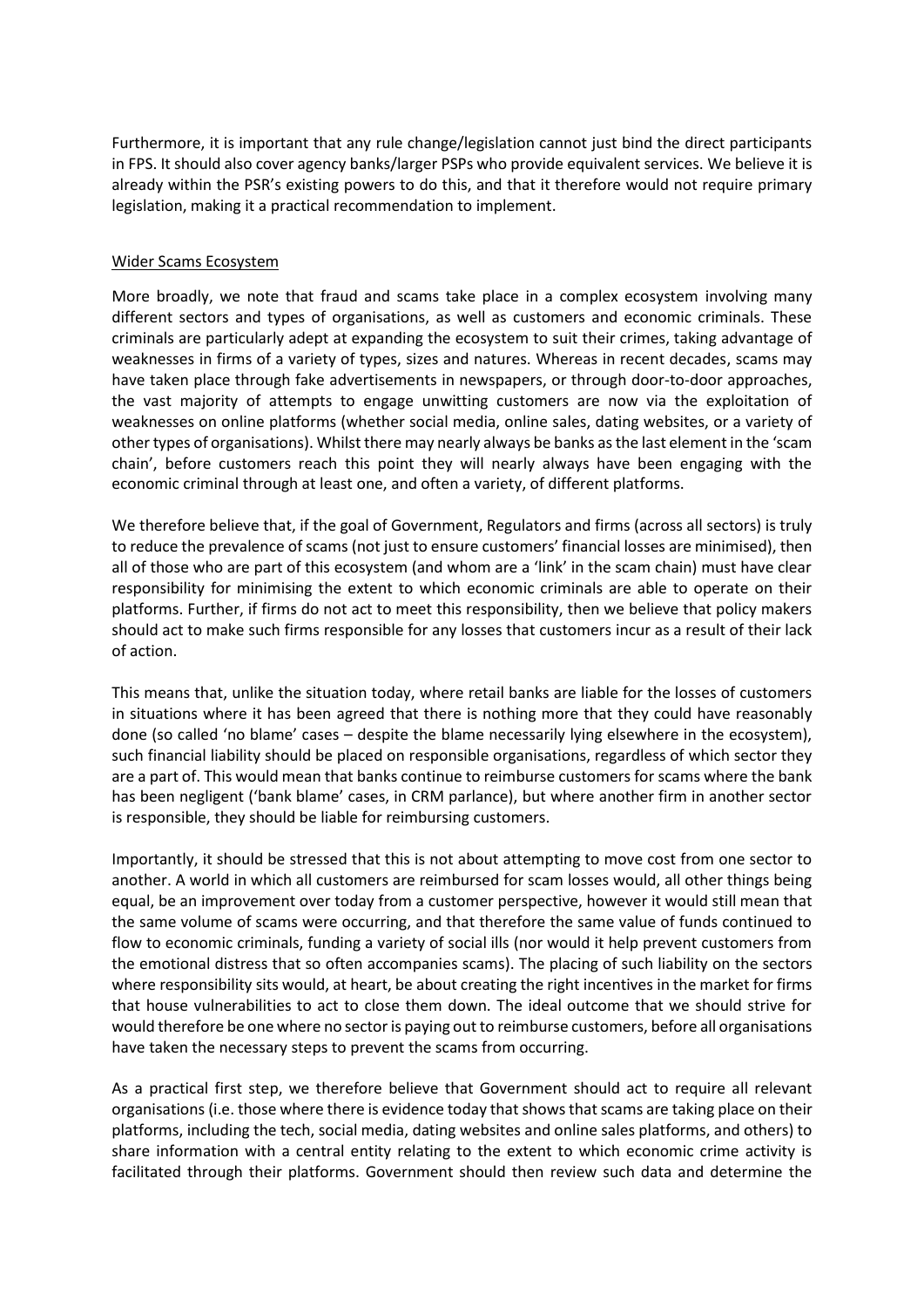extent to which other sectors are playing an enabling role in economic crime. Based upon this, Government can then determine the formal responsibilities of these sectors in both prevention and reimbursement. The routine collective and publication of such data would be beneficial to Government in a range of circumstances, and we believe could easily be included as a requirement in the forthcoming Online Harms Bill.

As a further practical step, we believe that in order to build upon the voluntary work currently being undertaken between the retail banking and telecommunications sectors (e.g. through UK Finance, and Stop Scams UK), Government should play a role as a convenor to bring in the broader sectors who are also part of the scams ecosystem to help play a collaborative part of stopping scams at source, to ensure that all those who – unwittingly or not – enable scams to take place, play a role in combatting them. We note that a range of wider (i.e. non-banking and telecommunications) organisations have been approached to join such work – Stop Scams specifically – but thus far have declined to participate. As such, we believe that it is unfortunately necessary for Government to support in ensuring that such organisations play their rightful part in helping policymakers and wider industry understand the scale of the broader scams challenge, and to play a part in combatting it.

Such steps would helpfully contribute to providing a richer and deeper understanding of the complex nature of the scams ecosystem. We believe that this should then be supplemented by a third action from Government, namely to convene a taskforce that includes as its specific remit both the detailed understanding of the scams ecosystem, but also the devising of policy responses designed to combat the economic criminals responsible. This taskforce would include representatives from all relevant sectors, alongside consumer representatives, policy makers and regulators – in much the same model as is currently being led by the FCA and PSR with respect to Access to Cash.

Taken together, we believe that these actions will result in meaningful changes in the behaviour of firms that reduce economic criminals' abilities to perpetrate scams, stopping the flow of funds to criminals. And more importantly, it will mean that consumers across the country will be more confident that in purchasing a new item, booking a holiday, making an investment, or seeking a new partner that they are not going to be falling into the hands of a criminal. Barclays stands ready to work with Government, Regulators and other sectors in making this a reality, and would welcome a conversation with officials on how we can support these initiatives.

## Purchase Disputes / Merchant Insolvency

In the event that a supplier dispute or merchant insolvency occurs where a payment has been made by card, the consumer would be covered by chargeback or Section 75 protections. Under the FPS, there are currently no equivalent provisions to protect consumers in these situations, and there is no inherent economic model built into the system, similar to interchange, to support them. At the moment, the FPS is not primarily used by consumers to make payments to merchants for goods and services. However, it is anticipated that the FPS will increasingly be used for consumer-to-merchant payments over the medium term as 'pay by bank' and PIS propositions grow, which could lead to greater numbers of purchase disputes and potentially consumer harm.

We further explore the issue of consumer protections for consumer-to-business FPS payments, and PIS payments in the following questions.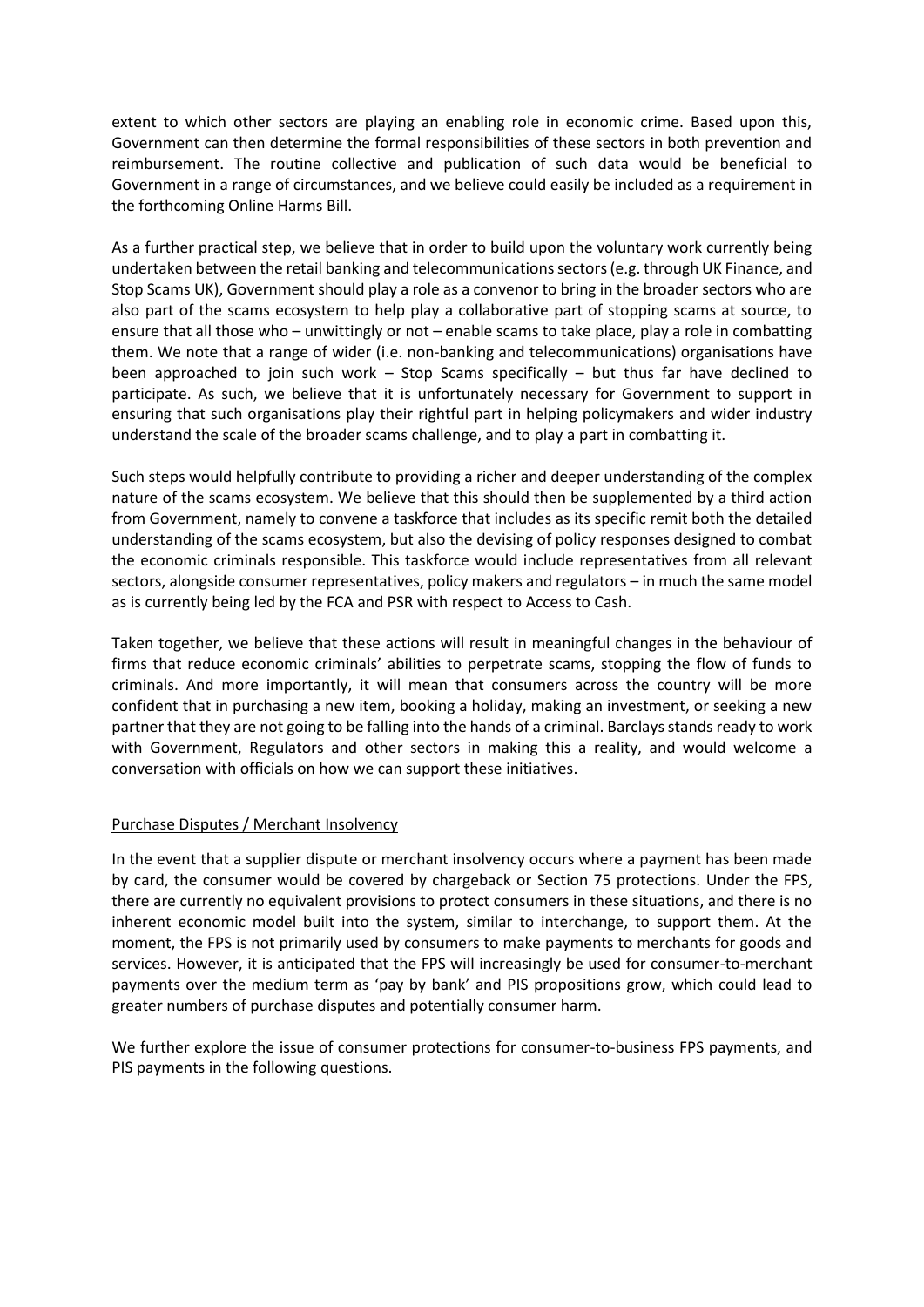*11. Are additional scheme rules needed to ensure opportunities for person-to-business payments over the system can effectively compete with major card schemes? If so, how could scheme rules achieve this?* 

Barclays does not believe any scheme rule changes are currently required to the FPS to enable consumer-to-merchant payments to compete with card schemes.

As per our response to Question 13 regarding consumer protections and PIS payments, we believe consumer understanding of the protections they receive with different payment methods is critical. An educated consumer base making informed choices will likely drive the competitive market to develop its own consumer protections for consumer-to-merchant payments.

However, policymakers should continue to monitor the consumer-to-merchant payments landscape, and should it become clear that the market has not developed to appropriately protect consumers, and consumers are at risk, policymakers should consider whether further action is required.

## *12. Why are payments with a longer clearing cycle still used and what are the barriers to moving these payments to a platform with faster clearing, e.g. Faster Payments?*

Payments with a longer clearing cycle are still used in various instances, for example salary payments made in bulk by a business. With payments such as these, additional security may be required, and immediacy of the payments is less of requirement. A business knows when a salary is due, and the Government knows when a pension payment is due, so the longer cycle is largely irrelevant.

From a commercial perspective, it is worth noting the relative cost of different payment methods. The central costs of a Bacs payment are lower than a FPS payment (or a CHAPS payment). Similarly, bank overheads and liquidity costs for Bacs are lower. Furthermore, some treasury functions are set up to use Bacs and changing to a different system would be a significant endeavour when there is little urgency to do so.

However, it is worth noting that businesses are actually increasingly using the FPS for payments. In 2012, 3% of outgoing payments made by businesses used FPS. By 2018, this rose to 20%, however this growth appears to be substitution from cash and cheque rather than from Bacs.

Barclays does not believe this is an area where policymaker should be focussing their efforts.

#### **Open Banking**

*13. What is required to enable Payments Initiation Services to take off in the UK in a way which is safe and secure for the consumer?* 

Barclays believes the introduction of PIS payments is a positive development in the UK payment market that will drive competition and innovation, and provide significant benefits to consumers and merchants. While PIS payments are at a relative early stage of development in the UK, the market has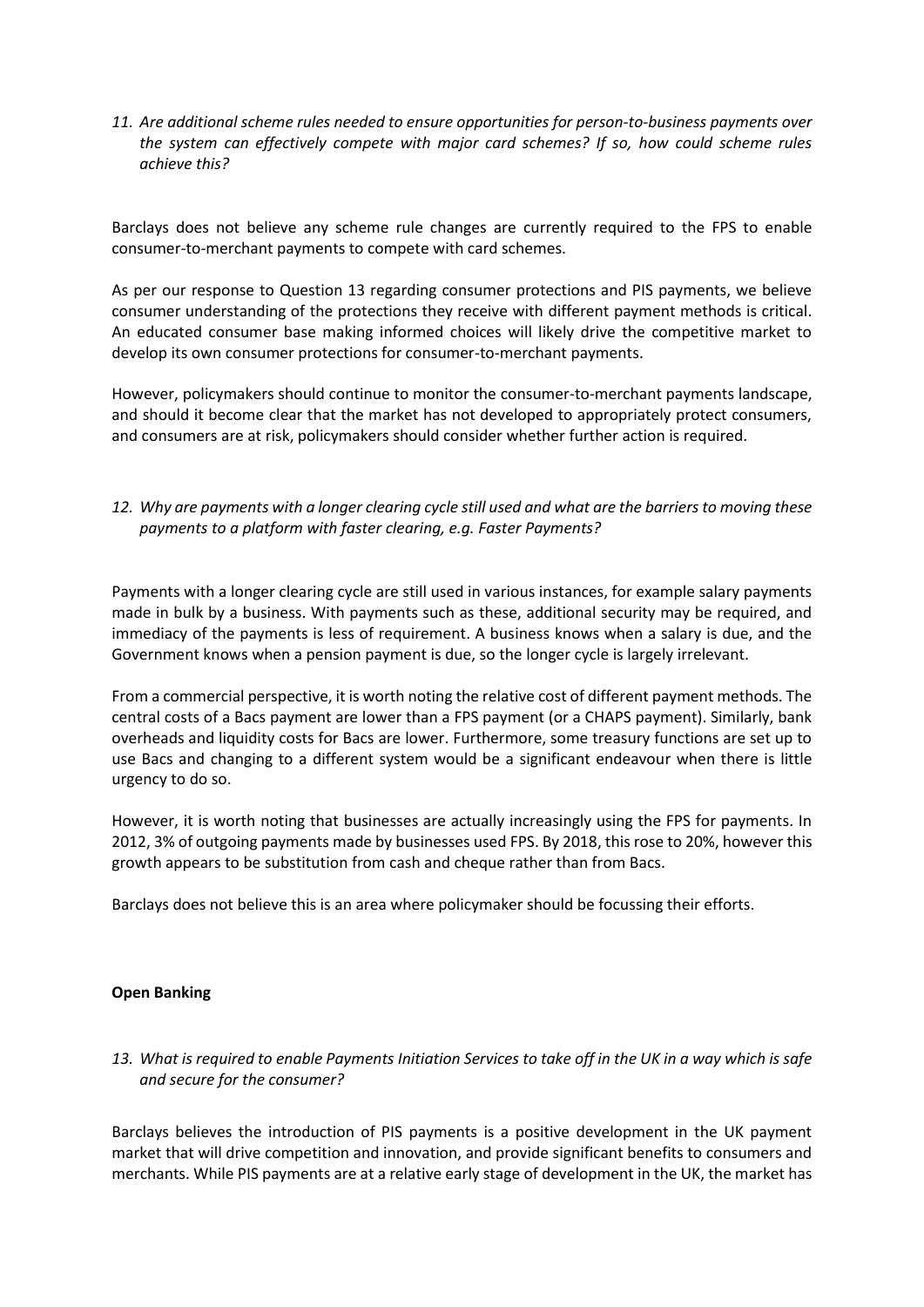seen a significant uptake of PIS in recent months, with an ever-increasing number of providers (both fintechs and traditional payment services firms) offering PIS payments propositions. This trend is likely to continue as more and more providers develop new innovative and competitive PIS propositions.

When considering what may be required to increase the uptake of PIS payments in the UK, it is important to consider the respective incentives and disincentives for merchants to offer PIS-enabled payments to their customers, and for consumers to use PIS-enabled payments in addition to the current card framework. For merchants, a likely incentive to offer PIS payments may be the prospect of lower costs than those currently incurred through the card framework. A potential disincentive may be the relatively low level of use currently among consumers, albeit we agree with the CMA's assessment in its decision on the Visa/Plaid merger that use of PIS payments will continue to increase going forward, such that PIS-enabled payments will increasingly compete with card payments. For consumers to drive the uptake of PIS-enabled payments, it will be important for them to see the additional benefits compared to the card framework, as well as understand that they do not present additional risks.

One area that we believe presents an additional risk to consumers, and therefore presents a challenge to the uptake of PIS services, is the current lack of wide-spread consumer protections to protect users. Currently, there are no protections provided by legislation similar to Section 75 for credit card payments, and no formal scheme exists providing industry protection similar to charge back protection for debit cards. There is a risk therefore that consumers may use PIS payments for the benefits they offer, but may be unaware that they do not benefit from the same protections offered by the card payment framework, and could ultimately lose out financially if something 'goes wrong'.

Barclays believes it is imperative that consumers fully understand the protections they will benefit from with different payment options. We therefore believe Government and industry should undertake a comprehensive education campaign to raise consumer awareness of the different protections that exist across the payments landscape, including highlighting any protection gaps, to enable consumers to make an informed decision as to which payment methods are appropriate for them. As part of this education campaign, policymakers should remove any barriers currently preventing industry from educating consumers. Specifically, policymakers should provide clarity on the messaging banks are permitted to include as part of the customer payments journey to raise awareness and address possible consumer protection and fraud risks, as well as on banks' websites and publications, and as part of banks' marketing campaigns. An educated consumer base making informed choices will likely drive the competitive PIS market to develop its own consumer protection framework, as was the case with debit card charge back framework.

Furthermore, we believe it is crucial that government is clear, and consumers understand, that banks are not responsible for reimbursing consumers making PIS payments, should they lose out financially due to merchant insolvency or commercial dispute.

Going forward, policymakers should continue to monitor the PIS consumer protection landscape, and should it become clear that the market has not developed to appropriately protect consumers, and consumers are at risk, policymakers should consider whether a more formal consumer protection framework is required for PISPs.

Finally, in the event that a customer experiences any issue with, or following, a PIS payment, it is important that PISPs have in place appropriate operational channels for consumers to raise and resolve those issues with the PISP directly, rather than having to resort to engaging their bank.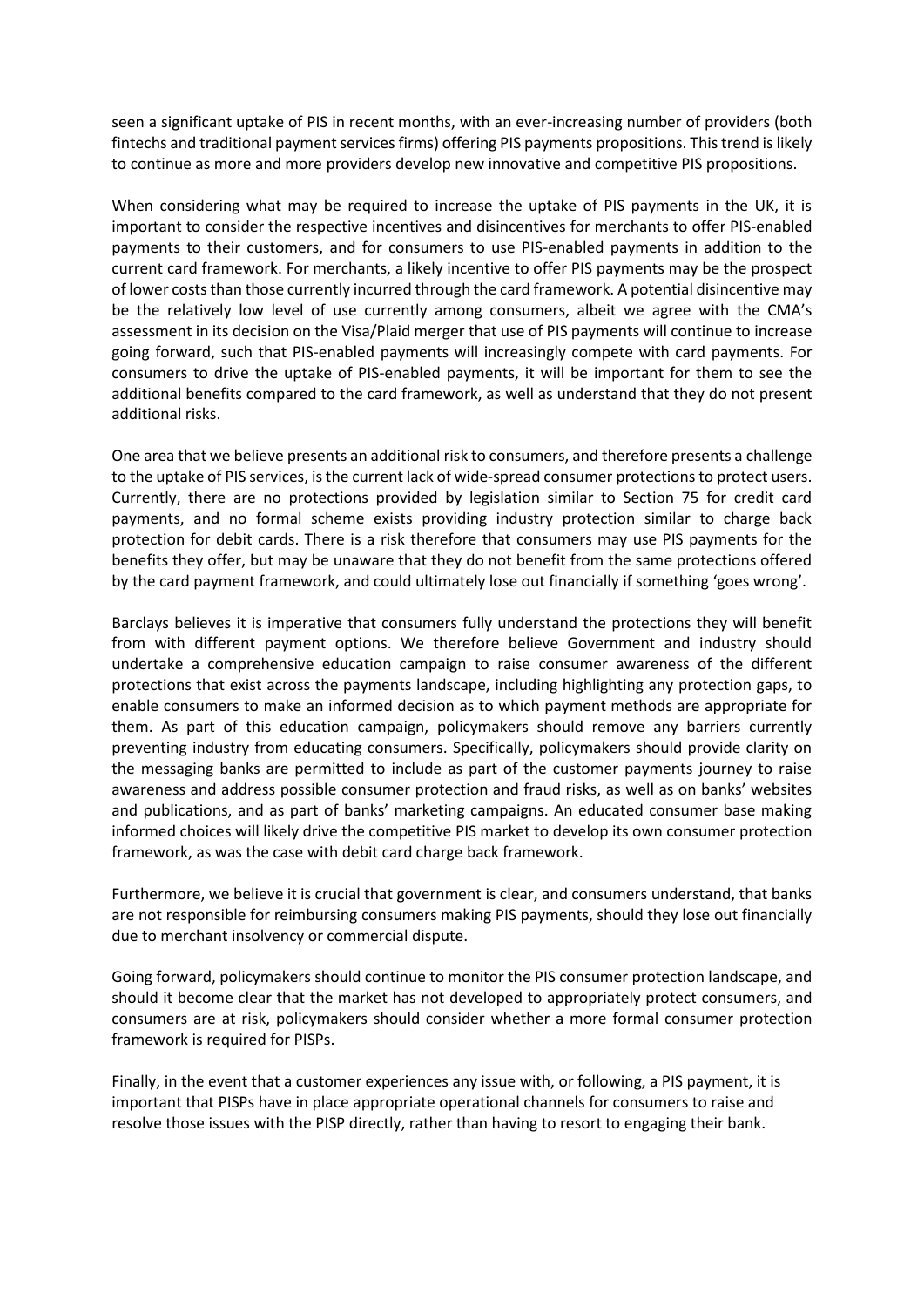*14. How does the advent of Payment Initiation Services through Open Banking interact with your answer as to whether additional rules are needed as part of Faster Payments?* 

Barclays does not believe any scheme rule changes are required to the FPS to introduce consumer protections for PIS payments using the FPS rails. Barclays perspective and recommendations regarding PISPs and consumer protections are provided in our response to question 13.

*15. Will Open Banking deliver (and go beyond) the developments in account-to-account payments seen internationally? What are the lessons from international experiences that should be adopted in the UK, and what are the costs and benefits of doing so?* 

Barclays believes the UK is at the forefront of Open Banking globally - we therefore believe that the UK will likely take a leadership role rather than implementing developments seen internationally. That said, many PSPs operate internationally so it can be expected that if something works internationally, it will likely be introduced in the UK in due course.

As noted in our response to Question 13, there has been a significant uptake of PIS in recent months, with an ever-increasing number of PIS providers offering new services and more choice to consumers, with no restrictions on how PIS can be used for online transactions. This trend is likely to continue the more third party providers develop innovative and competitive PIS solutions.

However, with the Open Banking ecosystem now fully-established, Open Banking propositions should be left to develop organically according to market demand, as is the case with other financial services. Given the breadth of propositions to date, we anticipate that the market will continue growing at an exponential rate, with ever more innovative solutions The UK has a vibrant Fintech community – if there is a market demand for a particular proposition, then it will be developed over time by the Fintech or bank industry.

#### **New Payments Services and Payments Chains**

#### *16. Do you agree with the trends in new service providers and payments chains identified?*

Barclays agrees with the trends identified in the consultation document – specifically new service providers entering the market and the unbundling of payment chains.

As further context, over the past decade the payments sector has evolved rapidly due to various drivers of change:

- Changes in consumer preferences consumers' increasingly looking for convenience and swift delivery of their needs e.g. both contactless and mobile payments continue to grow in popularity, in favour of cash which continues to decline in use;
- Technological developments innovative new technologies are transforming how consumers make payments, both with traditional providers but also with new players in the market.
- Regulation new legislation and regulatory changes intended to open access to payment services, facilitate faster payments, and promote greater choice for consumers.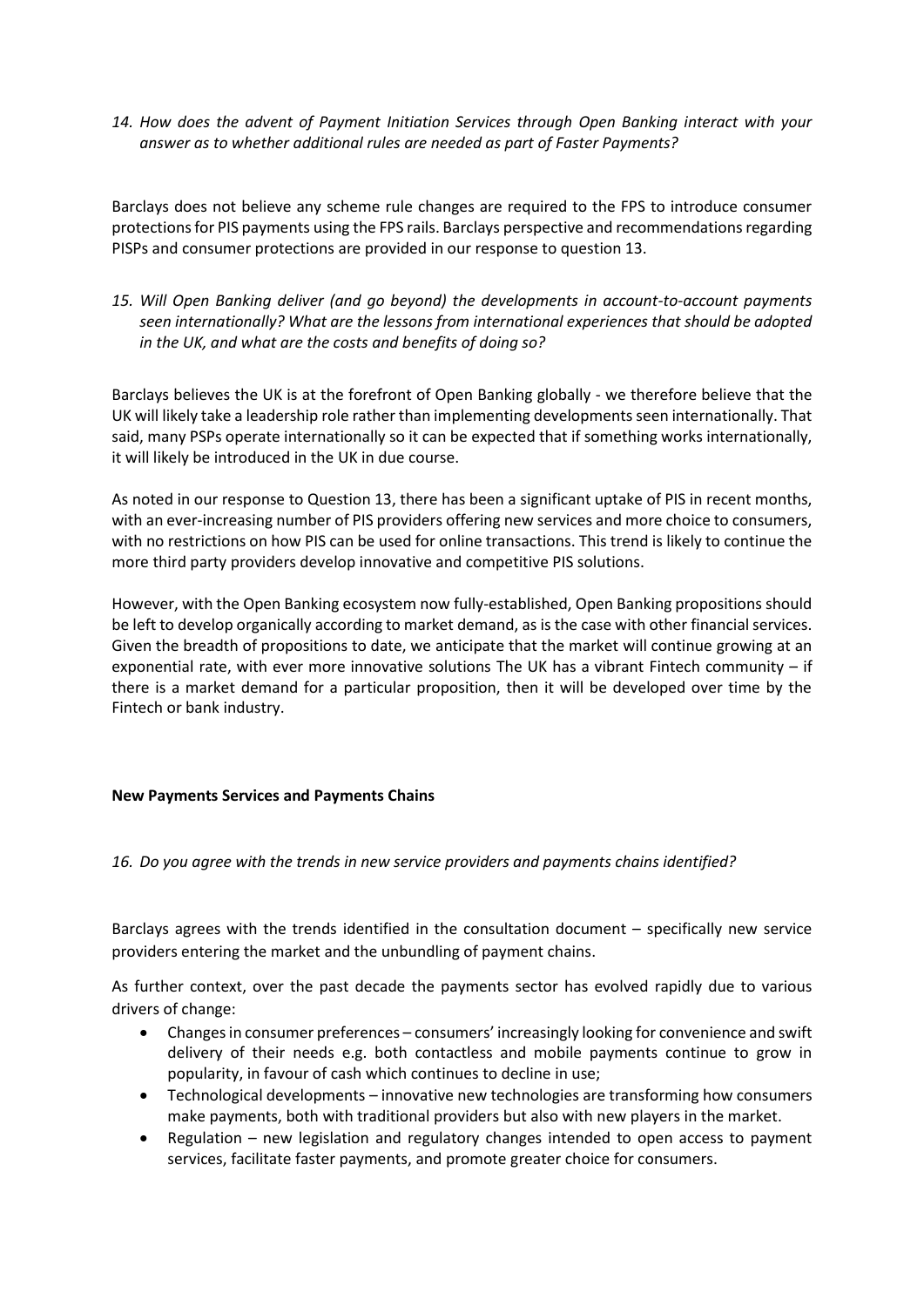### *17. What further trends do you expect to see in payments chains in the next 10 years?*

Looking ahead, technologies such as distributed ledgers/blockchain, smart contracts, AI, and biometrics have the potential to further transform the UK payment sector. These technologies may help speed up payment processing times, generate cost savings and may further impact the structure of the sector.

By way of an example, the ex- Governor of the Bank of England stated that settlement systems using DLT "could overhaul how markets operate. Industry consortia, such as Utility Settlement Coin, propose to issue digital tokens that are fully backed by central bank money, allowing instant settlement. This could also plug into 'tokenised assets' – conventional securities also represented on blockchain—and smart contracts. This can drive efficiency and resilience in operational processes and reduce counterparty risks in the system, unlocking billions of pounds in capital and liquidity that can be put to more productive uses".

The concept of 'programmable money' is also promising development that could develop over the medium term. Potential use cases of programmable money could include:

- payments being integrated with appliances at home or tills at the shops.
- tax payments being routed to Government tax collection departments at the point of sale.
- electricity meters paying suppliers directly, based on the amount of power used
- shares automatically paying dividends directly to shareholders.

We also expect payment chains may change in future with the introduction of stablecoins and central bank digital currencies. Some advocates view these 'assets' as the future for payments due to their potential for financial inclusion and potential reduction in financial crime, by linking payments to identity. However, critics have concerns particularly in the case of global stablecoins from a monetary sovereignty and financial stability (in the case of global stablecoins) standpoint. Whilst increased competition in the payments landscape is positive, it is important policymakers fully understand the potential impacts these developments may have on the financial sector and payment chains.

It also worth noting that certain industry initiatives are focused on evolution rather than revolution in modernising international payments. As an example, SWIFTgpi has only recently been launched but has the potential to improve international payments for consumers and SMEs.

## *18. What opportunities and/or risks do these trends in new service providers and payments chains pose?*

As recognised in the consultation document, the payments landscape is evolving, with new types of firm e.g. fintechs and increasingly BigTechs, engaging in payments and broader financial services activity. While these new players help drive competition and innovation in the market, they also introduce new risks to the system.

#### Consumer Prudential Protections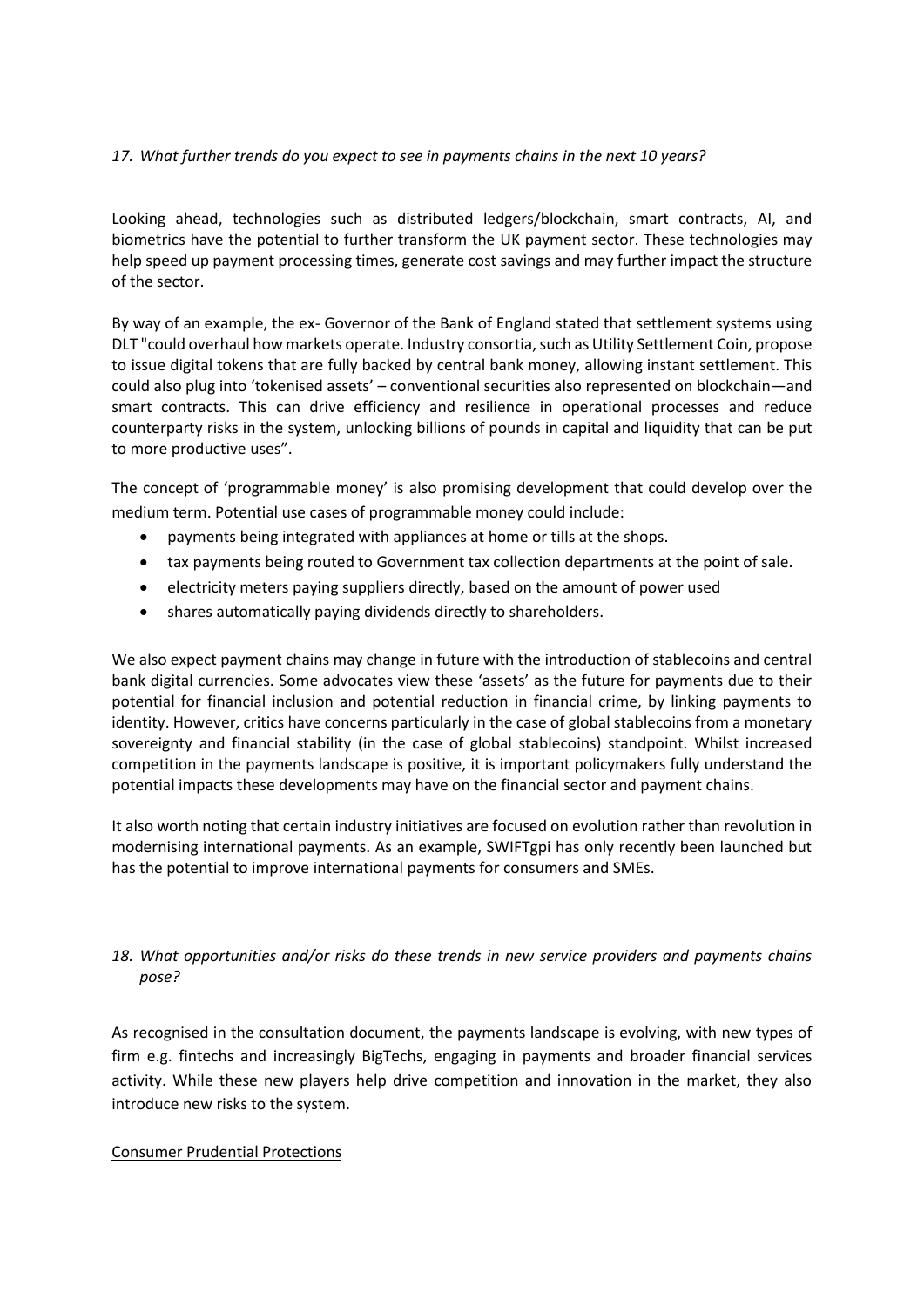While these new players in the market are operating under specific, single-activity licenses as Electronic Money Institutions (EMIs) or authorised payments institutions, some products provided by these firms are increasingly being used by consumers as day to day current accounts, in the same way as those provided by regulated credit institutions. This creates risks for consumers as EMIs are not subject to the same obligations as fully regulated credit institutions, meaning their prudential frameworks do not provide the same level of protection. For example, EMIs can be very lightly capitalised placing the firm at greater risk of collapse, and whilst EMIs may have safeguarding obligations over consumer funds, consumers do not benefit from deposit guarantee schemes under the Deposit Guarantee Scheme Directive (implemented through FSCS in the UK). While some firms may provide protection, these are not guaranteed or underwritten by legislation or regulation.

It is important to ensure that as new players enter the market under different regulatory regimes, customers do not lose out in terms of the protections they receive. It may become increasingly difficult for consumers to understand the protections attached to products provided by different entities. There is a risk that they choose a product from an EMI seeing it as equivalent to one provided by a credit institution, without realising the protections they receive are lower. This is bad customer outcome, and area policymaker should consider going forward.

Given the increased prominence of electronic money and EMIs in the payments landscape, Barclays urge policymakers to review the regulatory framework following the principle of 'same activity, same risk, same rules'. See Question 20 for further discussion.

### Reduced Choice for Some Consumer Segments

With newer entrants opting for 'digital only' business models, digitally excluded consumer segments may not benefit from new innovative products entering the market. This raises questions of fairness, as some consumers will have fewer choices and may end up with worse deals as a result. Barclays believes that all of society need to be cognisant of digital inclusion and the entire industry should be required to play a role to ensure that all consumers can participate in the digital economy.

## *Platforms*

Digital platforms (often associated with BigTechs) are blurring the traditional boundaries between different markets and industries. They are redefining the digital economy and the traditional relationship between regulated financial service providers (banks, insurers, asset managers etc.) and end-users. Regardless of the principal activity of the platform (whether social media, e-commerce, internet search or product platform), given financial services underpin much of the activity undertaken on the platform, the provision of financial services by the platform is a logical evolution to complement their existing offering.

This expansion of digital platforms into financial service provision (so-called non-bank finance) has the potential to create its own set of regulatory challenges that policymakers may need to consider:

 **Operational resilience -** In many cases platforms are becoming the sole digital aggregators and distributors of financial products and services, however they are not subject to the same level of operational and IT stability requirements as existing financial institutions. In the event of operational instability, there may be issues with platform access which could become material in circumstances where the consumer interface is "owned" by the ecosystem platform and there is a lack of any direct relationship between the end consumer and financial product manufacturer.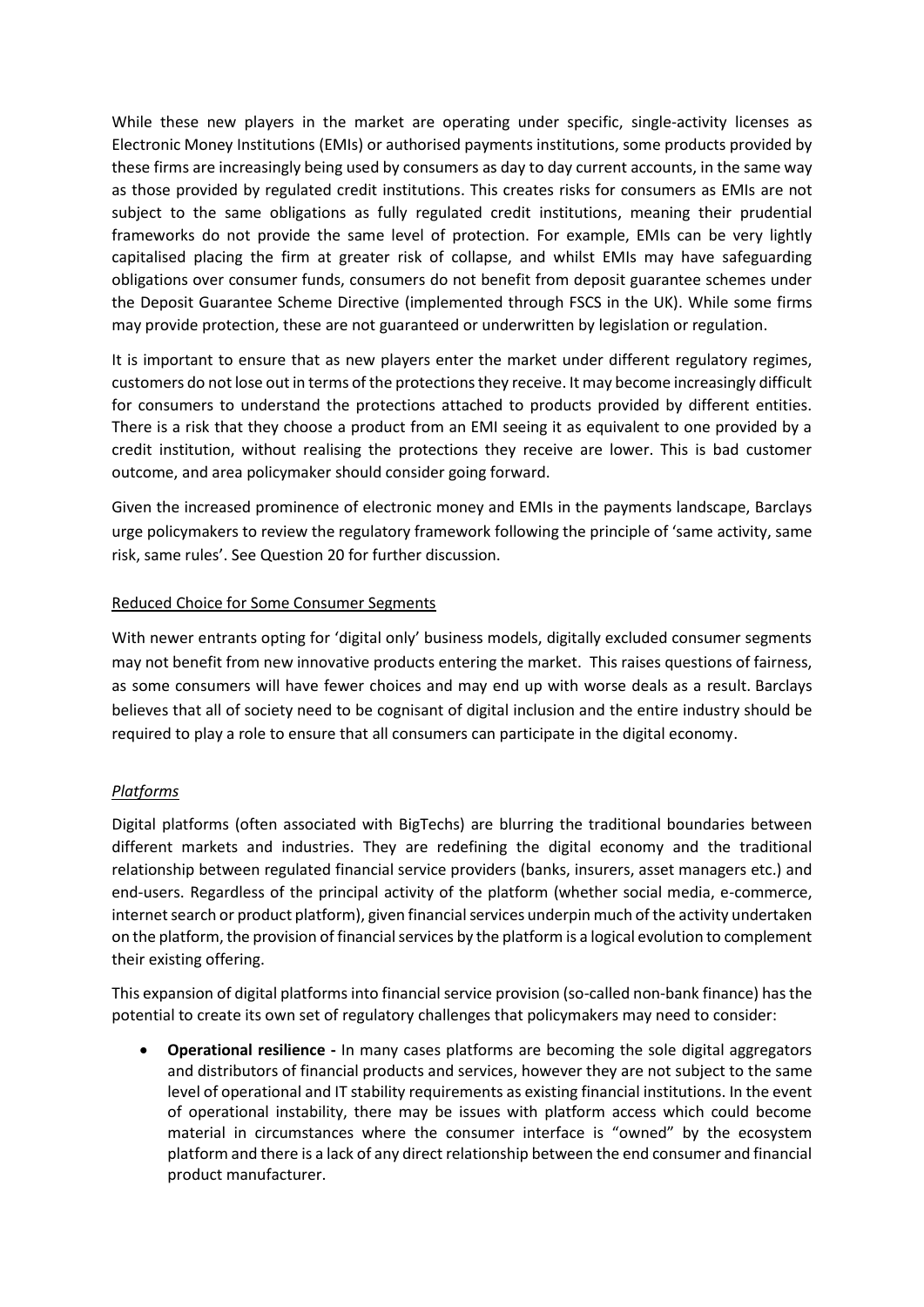- **Prudential and financial stability risks -** There are substantial differences with respect to the prudential and consumer protection regulatory requirements applicable to systemically important banks and systemically important digital platforms providing similar services. There is a danger that the emerging risks posed by significant market changes in the wider digital ecosystem will not be recognised by a perimeter-defined approach to regulation. Where digital platforms become systemically important to the digital economy this may create concentration risks and single point of failure risks should unforeseen events occur. Despite the significant impact the collapse (or cessation of operation) of a platform could have on users whose operations have become dependent on the platform, there are no prudential, liquidity or operational continuity requirements in place for such platforms equivalent to other systemically important operators.
- *19. What do you think industry, regulators and government should do in order to realise these opportunities and/or address these risks?*

Please see response to Q20.

*20. Do you think any changes are needed to payments regulation to ensure it keeps pace with the changing technological landscape?* 

It is important that payments regulation keeps pace with the changes taking place across the payments landscape.

Banks and the payments system covered by regulation are only a subset of entities involved in the payments chain. As payments chains become increasingly fragmented and opaque, there is a danger that small or hidden players become key and necessary linkages; should these linkages fail, there is potential for significant disruption. Wirecard provides an example of a regulatory framework failing to provide appropriate oversight over a technology firm engaging in the financial services space. It is vital the regulatory perimeter provides regulators with appropriate oversight across all of the payments ecosystems and includes protections and provisions to avoid any vulnerabilities. Government should consider whether the current regulatory perimeter remains appropriate, or whether it should be widened to cover any parties currently outside the perimeter.

Regarding the entry of new types of firm into the financial services market, Barclays strongly believe that market participants offering effectively the same service or product should be regulated by rules that are truly activity-based and conceived according to the risks that the specific activities produce – in particular for end-users. In other words, policymakers should look to follow the principle of 'same activity, same risks, same regulation'. That is, departing from the traditional institutions-based framework, the same regulations should apply to activities regardless of whether they are undertaken by an incumbent financial institution, a large technology firm, or a start-up (whether or not controlled by a financial institution). This principle should apply to all types of rules, including prudential rules, organisational requirements and conduct rules. The similarity of the relevant activity should be considered by taking a functional view of its effect, for instance in terms of consumer risk and, therefore, the standards of protection needed. The same activities can still be subject to differing regulatory obligations where they do not entail the same risks, whether individually or in combination.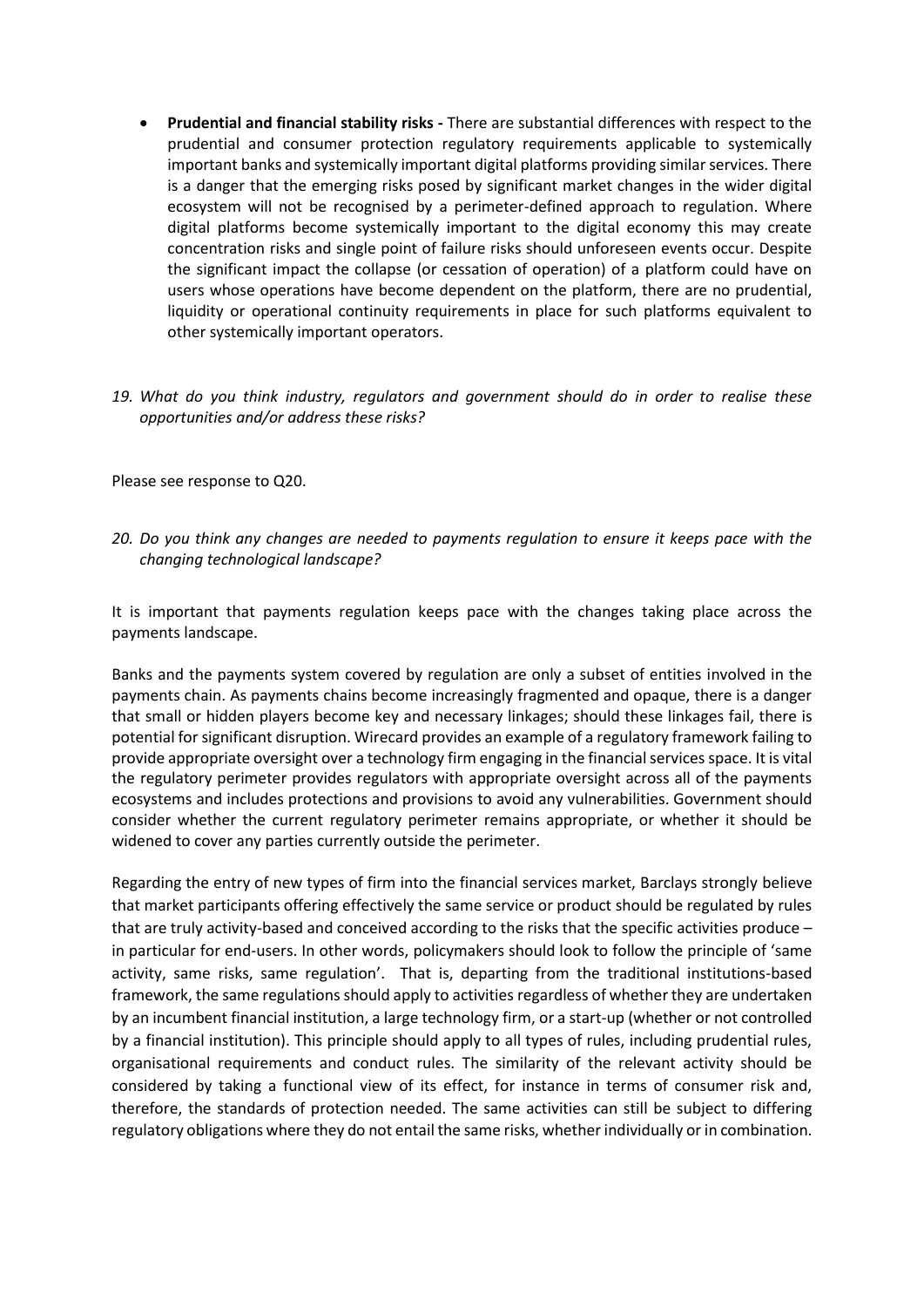Regarding the increasing role of platforms in financial services, Barclays considers that the current regulatory framework was developed to meet the challenges of a traditional financial services sector with rules based on product and entities. As a result, the regulatory perimeter is narrow, designed to capture traditional financial services firms. However, a digital platform company does not need to create the underlying financial services product or service to become a leading digital aggregator and distributor of those products and services. There is a significant risk that the current, narrow, industrydefined approach to regulation will fail to recognise and respond to the emerging risks posed by the market changes noted in Q18. A such we believe the approach to financial services regulation must be recalibrated to be industry and business model neutral, to ensure any firm engaging in, or impacting, financial services can be appropriately overseen and regulated by the regulator. Failure to do so risks: the remit and impact of the Regulator's sphere of influence shrinking because of regulatory arbitrage or perimeter surfing; and regulations applying inequitably between those within the financial/banking perimeter and those outside it.

### **Cross-Border Payments**

### *21. What further trends do you expect to see in cross-border payments in the next 10 years?*

Whilst the majority of the HMT commentary relates to payments out, rather than in, there are a number of expected trends across payments flowing in both directions:

- Speed it is expected that payments will continue to be made at a faster pace, with the quicker movement of funds both in and out. This is expected to include refunds which historically take longer than payments however this is considered to be unsustainable moving forwards
- Exchange rates and fees further transparency is expected to be key for consumers to enable them to make a choice with regards to payment methods based on speed and cost
- Consumer protection This is expected to remain a key point given increased consumer awareness will be a factor in deciding payment methods.
- *22. What do you think industry, regulators and government should do in order to improve the functioning, speed and cost of cross-border payments for consumers taking into account the G20 work?*

Barclays supports initiatives that seek to drive standardisation in payments within and across regions, remove friction, and facilitate international payments for consumers and businesses.

While there may still be room for improvement, Barclays would suggest that international payments are not currently unacceptably slow. Looking at SWIFT gpi statistics, the majority of payments are being processed very quickly and this will only improve over time as more banks participate in SWIFTgpi. While we do not necessarily believe participation in SWIFT gpi should be mandated, we believe greater participation would help reduce costs and increase speed of cross border payments. We also expect initiatives such as ISO20022 to help reduce the overall cost of international payments. We would also note that there are new market entrants which focus specifically on international